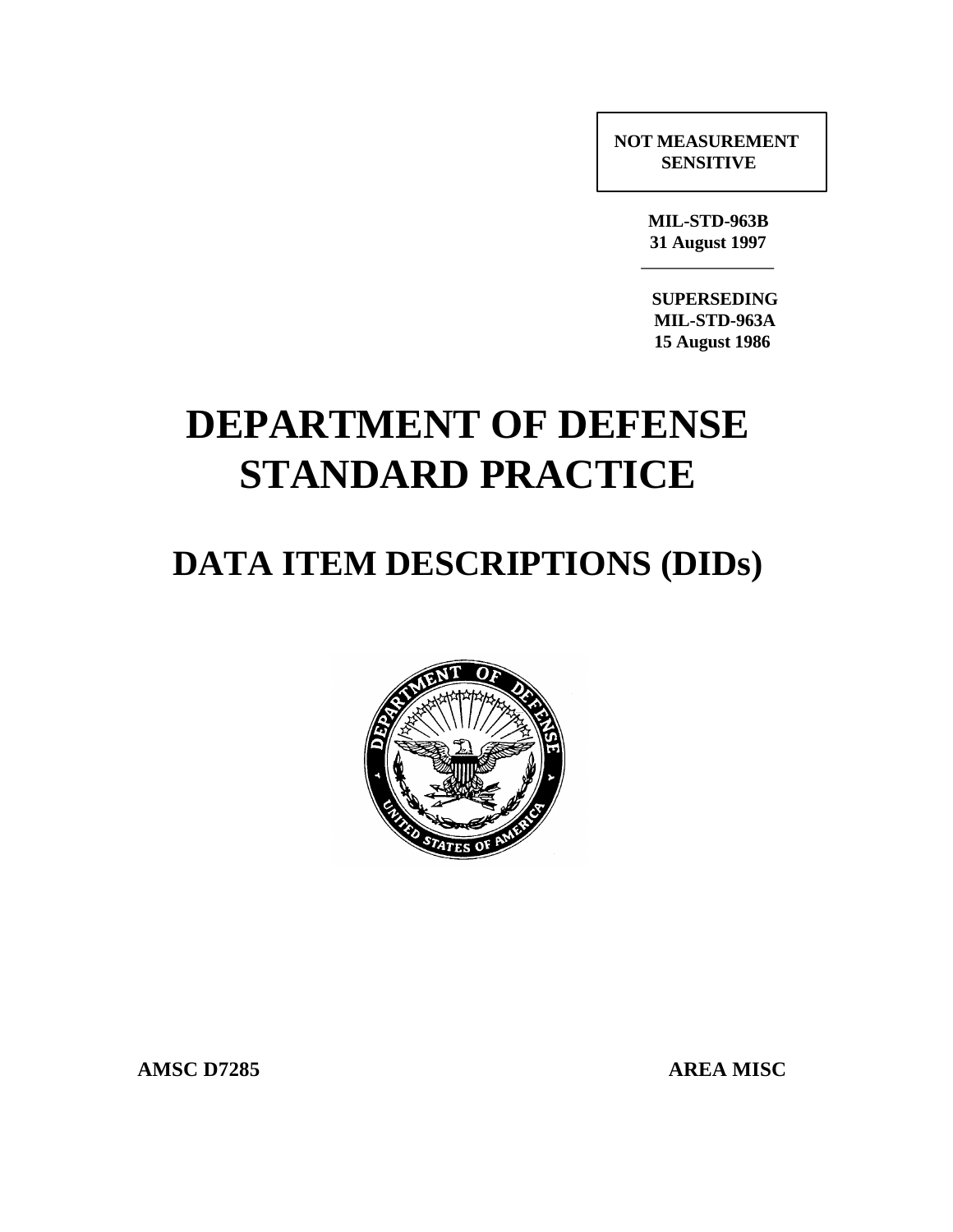## DEPARTMENT OF DEFENSE Washington, DC 22041-3466

## Data Item Descriptions (DIDs)

1. This Standard is approved for use by all Departments and Agencies of the Department of Defense to comply with the provisions of Public Law 104-13, Paperwork Reduction Act of 1995.

2. Beneficial comments (recommendations, additions, deletions) and any pertinent data which may be of use in improving this document should be addressed to: DUSD(L)CALS, Suite 1609, 5203 Leesburg Pike, Falls Church, VA 22041-3466, by using the self-addressed Standardization Document Improvement Proposal (DD Form 1426) appearing at the end of this document or by letter.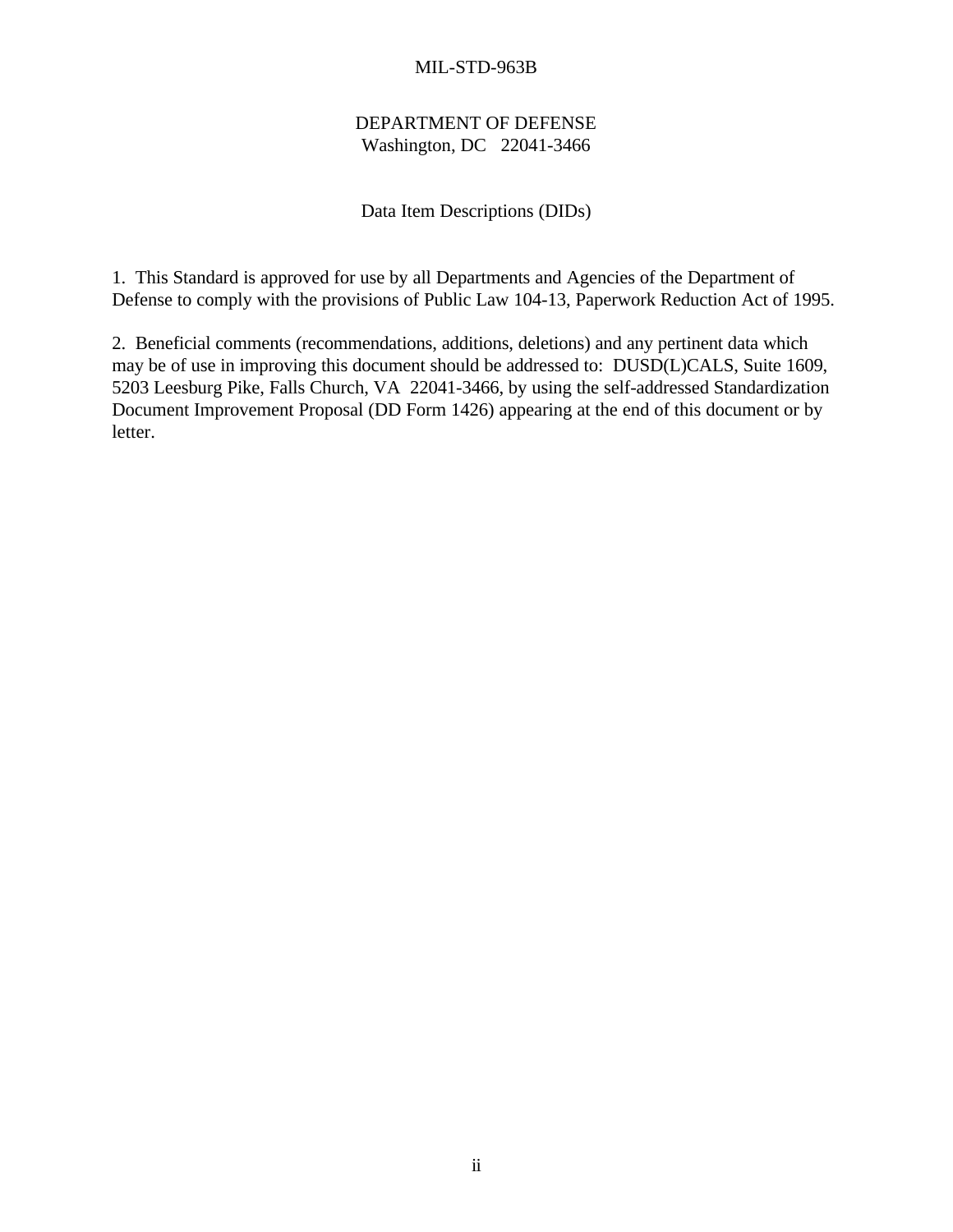## **CONTENTS**

Page

| Paragraph<br>1.<br>$SCOPE$<br>1.1                                                | 1<br>1         |
|----------------------------------------------------------------------------------|----------------|
|                                                                                  |                |
| 1.2                                                                              |                |
| Classification<br>1.3                                                            | 1<br>1         |
|                                                                                  |                |
| 2.<br>REFERENCED DOCUMENTS                                                       | $\overline{2}$ |
| 2.1<br>Government documents                                                      | $\overline{2}$ |
| 2.2                                                                              | $\overline{2}$ |
| 3.<br>DEFINITIONS                                                                | 3              |
| 4.<br>GENERAL REQUIREMENTS                                                       | 6              |
| 4.1<br>Preparation of DIDs                                                       | 6              |
| 4.2<br>$DID$ structure $\ldots \ldots \ldots \ldots \ldots \ldots \ldots \ldots$ | 6              |
| 4.2.1<br>Self-contained                                                          | 6              |
| 4.2.2<br>Abstract-reference                                                      | 6              |
| 4.3<br>DID content and format                                                    | 6              |
| 4.3.1                                                                            | 6              |
| 4.3.2<br>Classified material                                                     | 6              |
| 4.3.3<br>Packaging instructions                                                  | 6              |
| 4.3.4                                                                            | 6              |
| 4.4                                                                              | 6              |
| 4.4.1<br>Abbreviations and acronyms                                              | 7              |
| 4.4.2<br>Style guide                                                             | 7              |
| 4.4.3<br>Signs and symbols. $\dots \dots \dots \dots \dots \dots \dots \dots$    | 7              |
| Use of "shall," "will," "should," and "may" $\dots$ .<br>4.4.4                   | 7              |
| 4.4.5<br>Prohibited terms                                                        | 7              |
| 4.5                                                                              | 8              |
| 4.6                                                                              | 8              |
| 4.7<br>External documentation                                                    | 8              |
| 4.8                                                                              | 8              |
| 4.8.1                                                                            | 8              |
| 4.8.2<br>DID references                                                          | 8              |
| 4.8.3                                                                            | 9              |
| 4.9                                                                              | 9              |
| 4.10                                                                             | 9              |
| 5.<br>DETAILED REQUIREMENTS                                                      | 10             |
| 5.1                                                                              | 10             |
| 5.2                                                                              | 10             |
| 5.2.1                                                                            | 10             |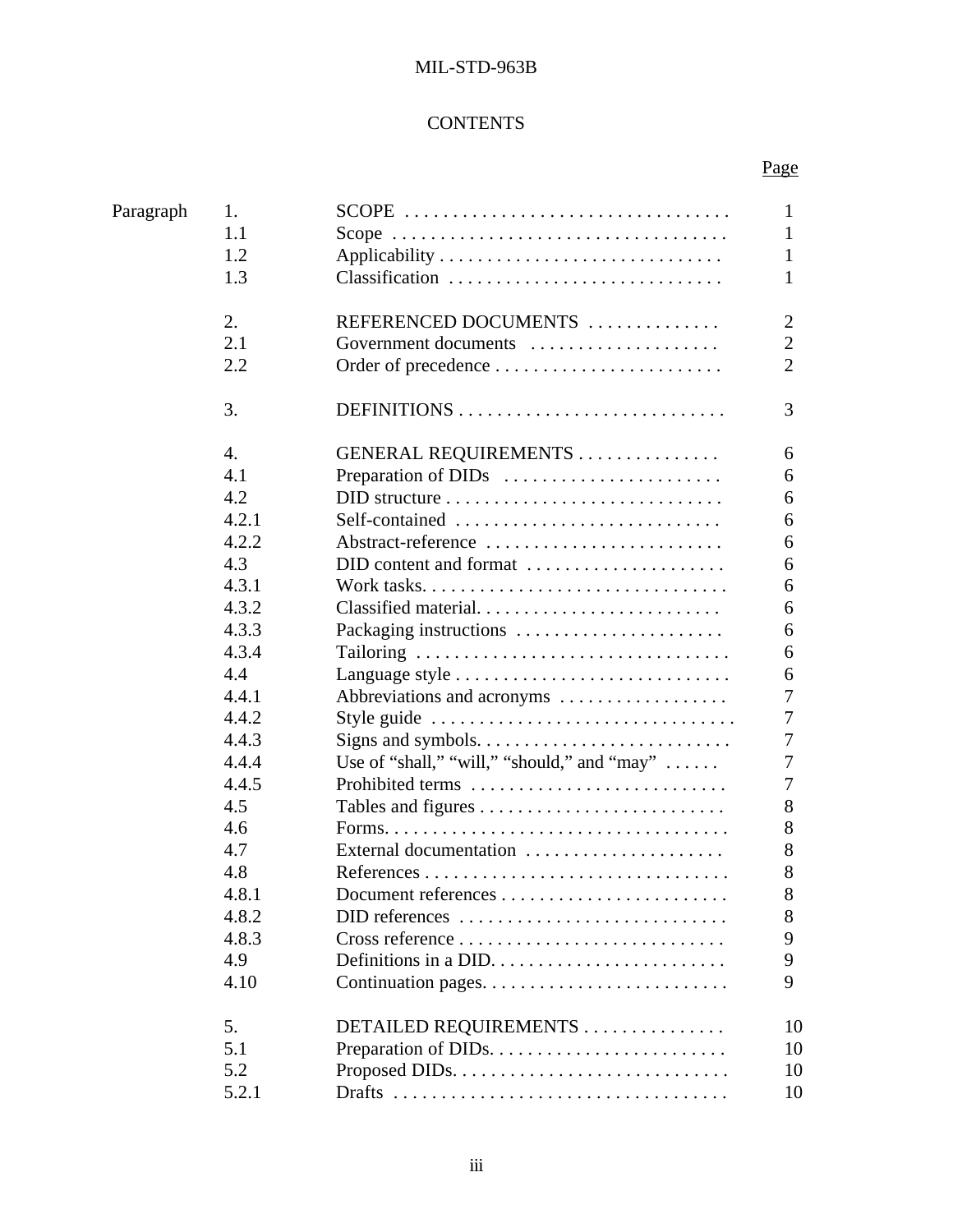| 5.2.2  |                                                                    | 10 |
|--------|--------------------------------------------------------------------|----|
| 5.3    |                                                                    | 10 |
| 5.3.1  |                                                                    | 10 |
| 5.3.2  | Number                                                             | 10 |
| 5.3.3  | Approval date                                                      | 11 |
| 5.3.4  | AMSC Number                                                        | 11 |
| 5.3.5  |                                                                    | 11 |
| 5.3.6  | DTIC Applicable                                                    | 11 |
| 5.3.7  | GIDEP Applicable                                                   | 11 |
| 5.3.8  | Office of Primary Responsibility (OPR)                             | 12 |
| 5.3.9  |                                                                    | 12 |
| 5.3.10 |                                                                    | 12 |
| 5.3.11 |                                                                    | 13 |
| 6.     |                                                                    | 14 |
| 6.1    |                                                                    | 14 |
| 6.2    | Associated Data Item Descriptions (DIDs)                           | 14 |
| 6.3    | $DID$ guidance for contractual application $\ldots \ldots \ldots$  | 14 |
| 6.4    | Changes from previous issue                                        | 14 |
| 6.5    | $DID$ delegated approval authorities $\ldots \ldots \ldots \ldots$ | 14 |
| 6.5.1  | Initial Data Items Record                                          | 16 |
| 6.5.2  | Submittal to Defense Automated Printing Service                    | 16 |
|        |                                                                    |    |

## FIGURES

## Page

| $\mathbf{1}$ . |                                                                                     | $\Box$ |
|----------------|-------------------------------------------------------------------------------------|--------|
| 2.             | Sample DID approved for use for repetitive                                          |        |
|                | $acquisition \ldots \ldots \ldots \ldots \ldots \ldots \ldots \ldots \ldots \ldots$ | 18     |
| 3.             |                                                                                     | 20     |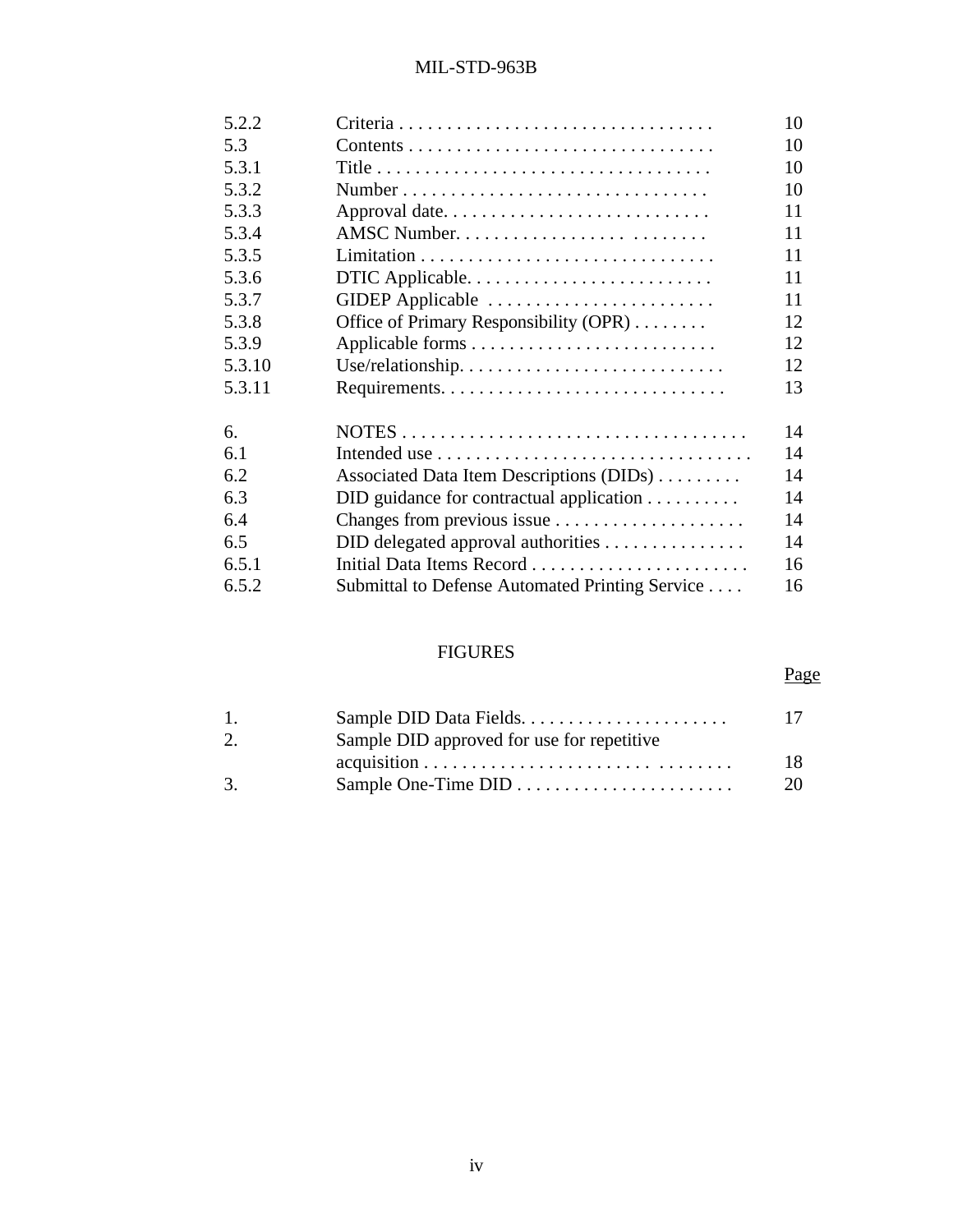## 1. SCOPE

1.1 Scope. This standard establishes uniform procedures for the preparation of Data Item Descriptions (DIDs).

1.2 Applicability. The provisions of this standard apply to all DoD components and contractors who are responsible for the preparation of new and revised DIDs intended for use in defense contracts.

1.3 Classification. This standard covers the following types of DIDs:

DIDs approved for repetitive acquisition use.

One-Time DIDs - DIDs approved for one-time acquisition use which is associated with a unique data requirement applicable to a single contract, or to multiple contracts associated with a single acquisition program.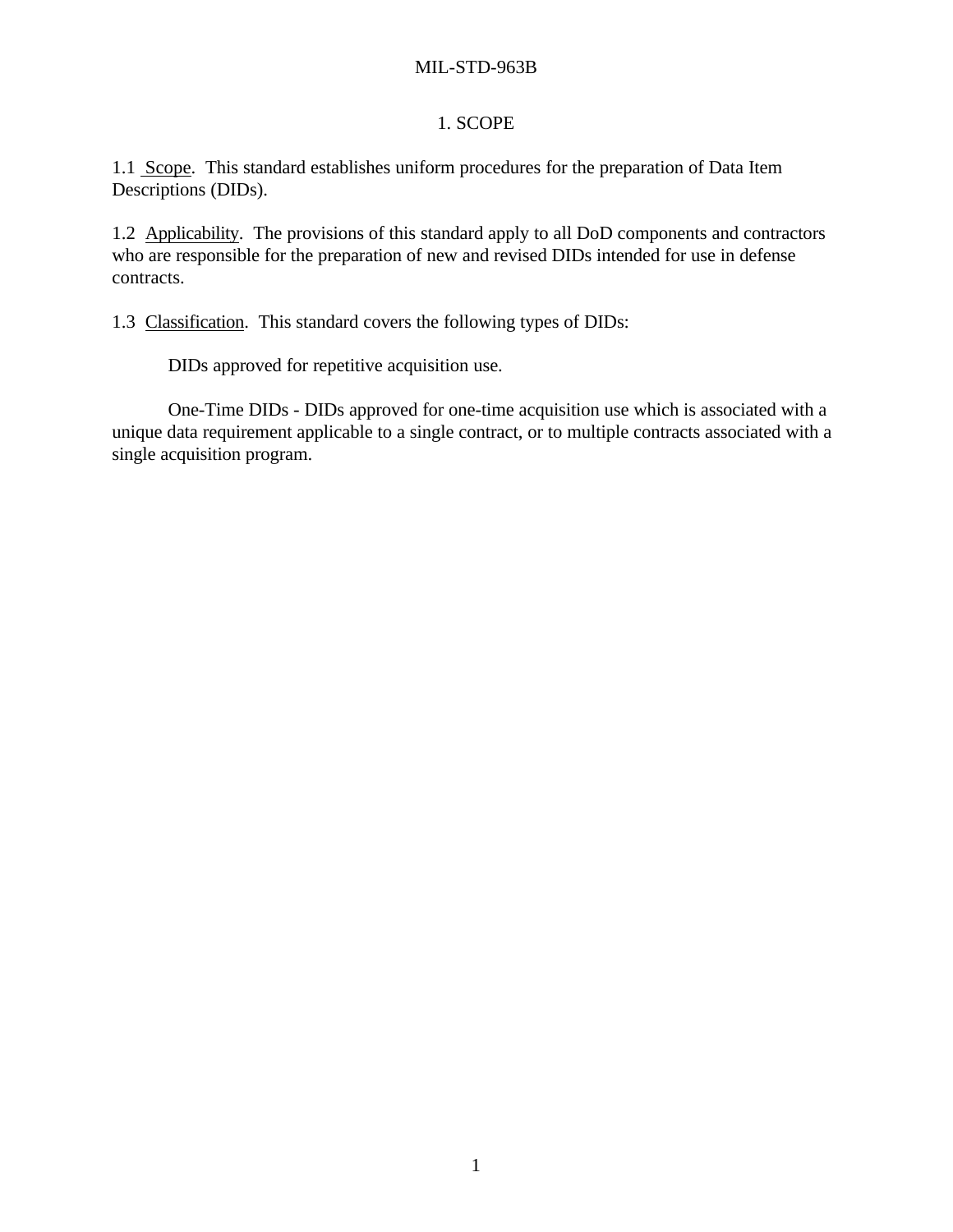#### 2. REFERENCED DOCUMENTS

2.1 Government documents. The following Government documents, drawings, and publications form a part of this standard to the extent specified herein.

#### GOVERNMENT PRINTING OFFICE (GPO)

### Government Printing Office Style Manual

(Application for copies should be addressed to the Superintendent of Documents, Government Printing Office, Washington, DC 20402).

#### PUBLICATIONS

#### DEPARTMENT OF DEFENSE

| <b>DODISS</b> | - Department of Defense Index of     |
|---------------|--------------------------------------|
|               | Specification and Standards          |
| DoD 5010.12-L | - DoD Acquisition Management Systems |
|               | and Data Requirements Control Lists  |
|               | (AMSDL)                              |
| DoDI 5000.21  | - Forms Management Program           |
| DoD 5200.1-R  | - Information Security Program       |
|               | Regulation                           |
| SD-1          | - Standardization Directory          |

(Copies of specifications, standards, handbooks, and publications required by contractors in connection with specific acquisition functions should be obtained from the contracting activity or as directed by the contracting officer.)

2.2 Order of precedence. In the event of a conflict between the text of this standard and the references cited herein, the text of this standard shall take precedence.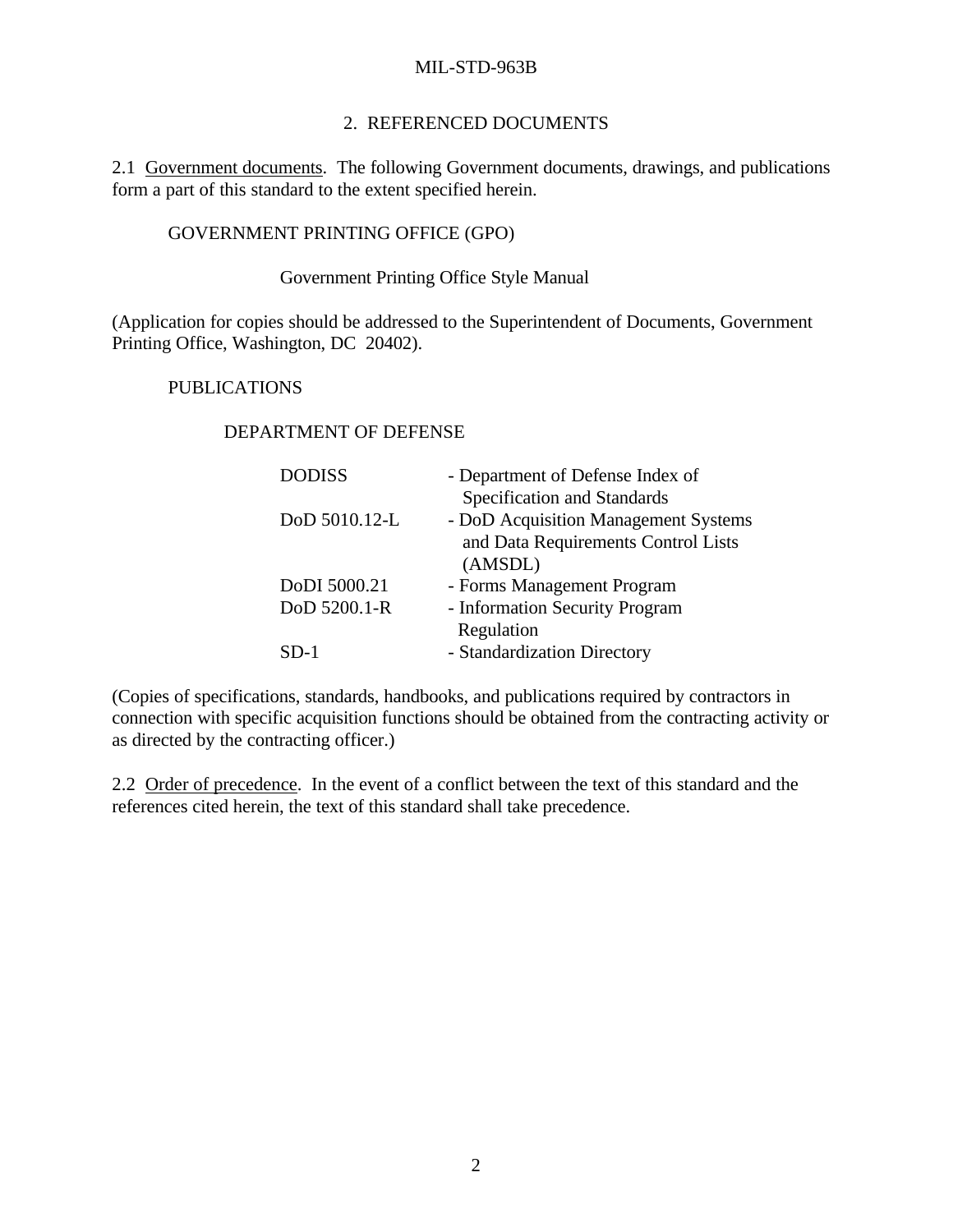## 3. DEFINITIONS

Acquisition. The acquiring by contract, with appropriated funds, of supplies or services by and for the use of the Government that are already in existence or must be created, developed, demonstrated, and evaluated.

Acquisition Management Systems and Data Requirements Control List (AMSDL). A listing of Source Documents and Data Item Descriptions (DIDs) which have been approved for repetitive contractual application in DoD acquisitions and those that have been canceled or superseded. The AMSDL is identified as DoD 5010.12-L.

Acquisition Management Systems Control (AMSC) Number. A control number assigned by the Director, DUSD(L)CALS to DIDs and Military Specifications and Standards that cite DIDs.

Content. The desired subject(s), topic(s), or element (s) which constitutes the data product described in the DID (for example, a string of defined data elements for entry into a Government database, a listing of paragraph titles or topics for inclusion in a data deliverable) under general topics or subject matter which may be further defined into sub-topics.

Contract. A mutually binding legal relationship obligating the seller to furnish the supplies or services and the buyer to pay for them. It includes all types of commitments that obligate the Government to an expenditure of appropriated funds and that, except as otherwise authorized, are in writing. In addition to bilateral instruments, contracts include (but are not limited to) awards and notices of awards; job orders or task letters issued under basic ordering agreements; letter contracts; orders, such as purchase orders, under which the contract becomes effective by written acceptance or performance; and bilateral contract modifications.

Contract Data Requirements List (CDRL), DD Form 1423. The standard format for identifying potential data requirements in a solicitation, and deliverable data items in a contract.

Contractor. An individual or organization outside the Government which has accepted any type of agreement or order for providing research, supplies, or services to a Government Agency.

Contractual data requirement. A data requirement which applies by virtue of the terms of a contract.

Data. Recorded information, regardless of form or characteristics.

Data Functional Area. An area which has a defined scope based on the functional use of the data. The Data Functional Area designations and scopes are defined in the AMSDL.

Data Item Description (DID). A completed document that defines the data required of a contractor. The document specifically defines the data content, format, and intended use (see Figures 1, 2 and 3).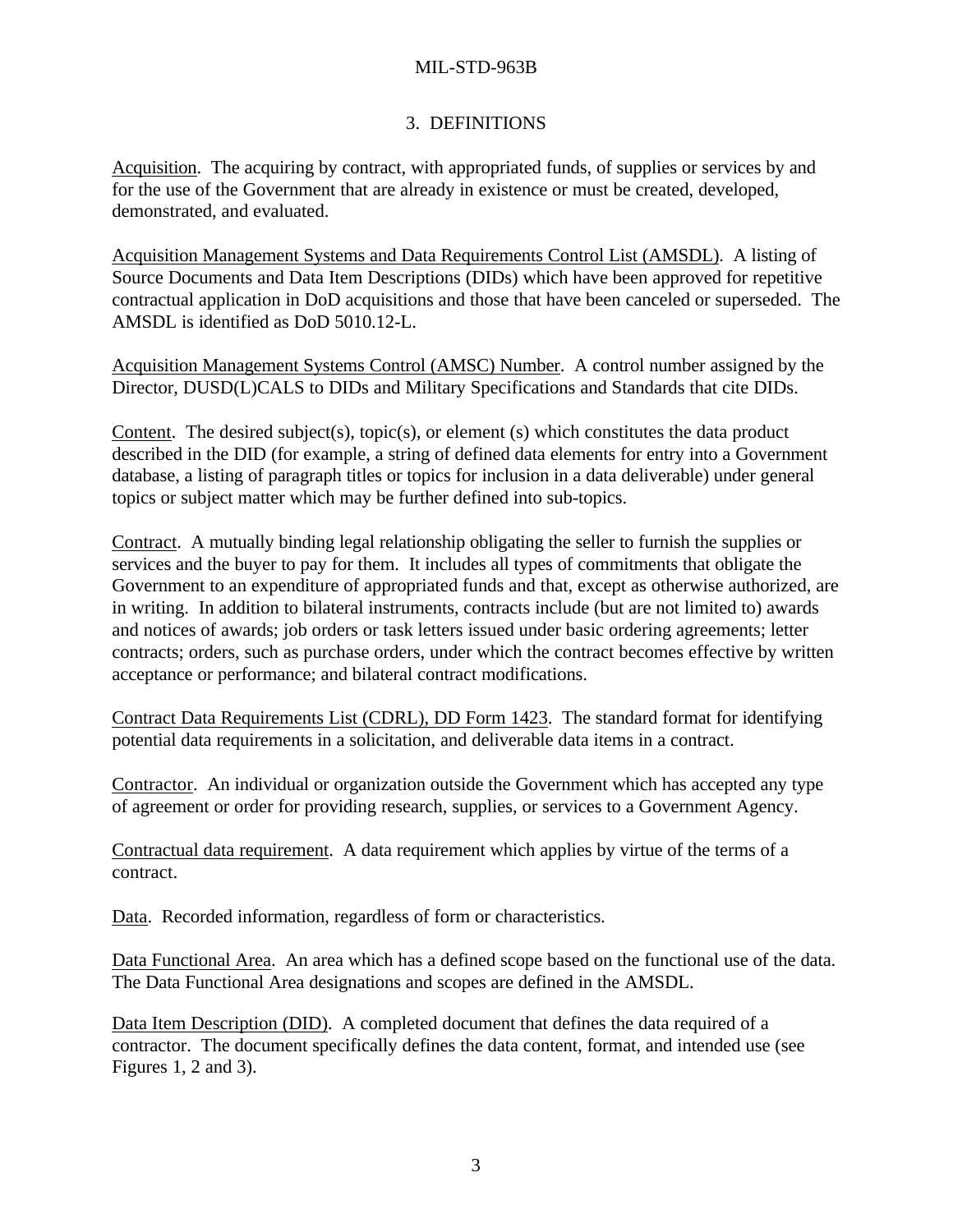Data product. Information which is inherently generated as the result of work tasks cited in a Statement of Work (SOW) or in a Source Document invoked in the contract. Such information is treated as a separate entity (for example, drawing, specification, manual, report, records, or parts list).

Defense Technical Information Center (DTIC). DTIC is a major component of the DoD Scientific and Technical Information Program (STIP). DTIC contributes to the management and conduct of Defense research, development, and acquisition efforts by providing access to and transfer of scientific and technical information for DoD personnel, DoD contractors and potential contractors, and other Government agency personnel and their contractors.

Delivery**.** Physical delivery of data to the Controlling DoD Office in any media, or official notification of access to the data via contractor information services, in satisfaction of a data requirement.

DoD Scientific and Technical Information Program (STIP). The DoD STIP is the umbrella under which all scientific and technical information programs within DoD Components operate. The overall objective of the STIP is to increase the effectiveness of the scientific and technical effort in the DoD community.

Director, DUSD(L)CALS. (For purposes of this standard) The individual representing the Secretary of Defense who has been assigned the DoD-wide responsibility for developing and implementing DoD policy for controlling and approving data requirements applied in defense contracts. Approval authority for DIDs may be delegated at the discretion of the Director.

DoD component. The Office of the Secretary of Defense, a military department, or a defense agency.

DoD Index of Specifications and Standards (DODISS). The publication that lists federal and military specifications, standards and related standardization documents and non-Government documents that are used by the military departments and agencies.

Form. Any document printed or otherwise reproduced with space for filling in information.

Format. The desired organization, structure, or arrangement of the content of the data product described by the DID. This term relates to the shape, size, makeup, style, physical organization, or arrangement of the data product described in the DID.

Government/Industry Data Exchange Program (GIDEP). A cooperative data interchange among Government and industry participants seeking to reduce or eliminate expenditures of time and money by making maximum use of existing knowledge. GIDEP provides a means to exchange certain types of data essential during the life cycle of systems and equipment.

Office of Primary Responsibility (OPR). The DoD component activity having the responsibility for the preparation and coordination of DIDs and other standardization documents. An OPR may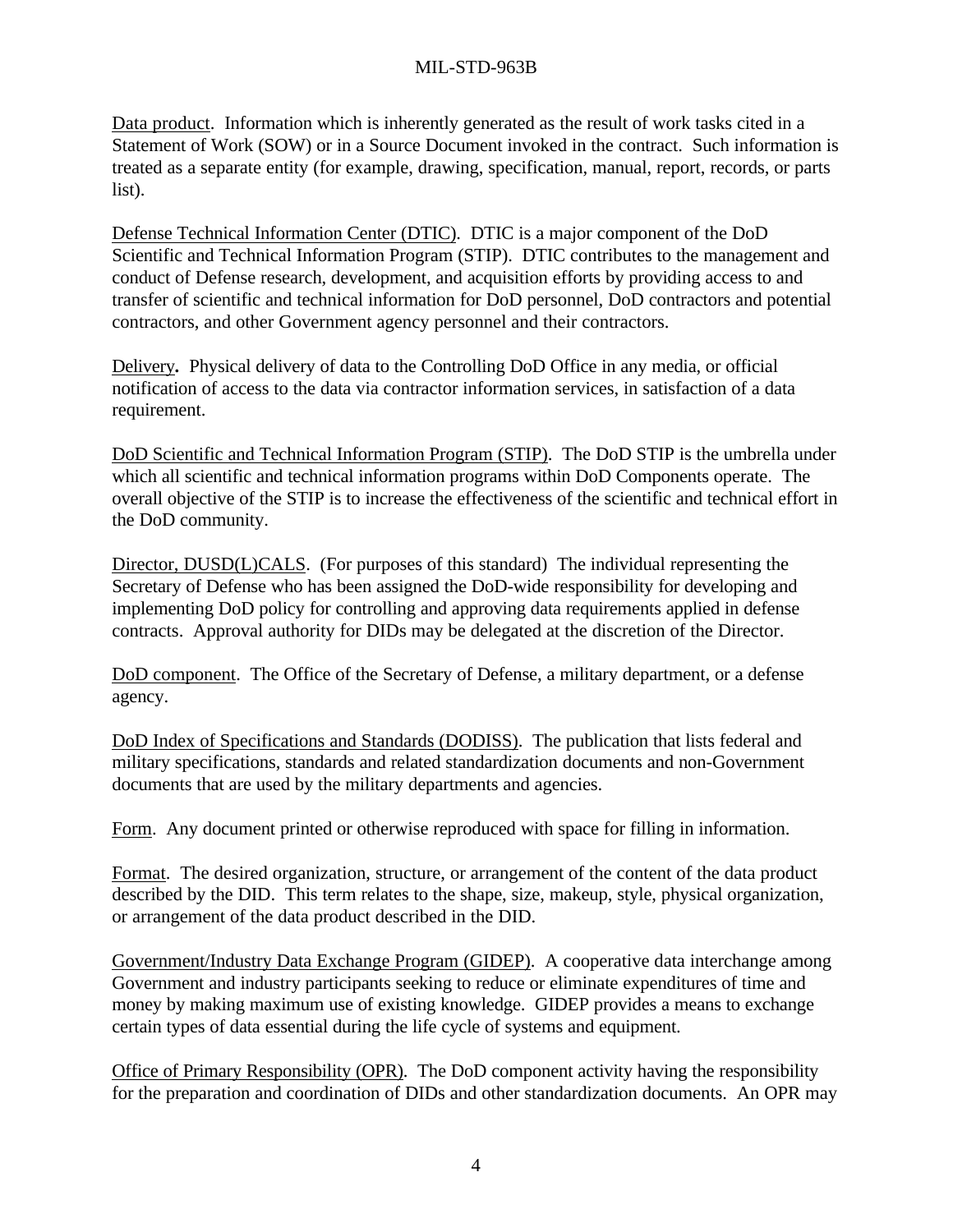also be a Preparing Activity.

Preparing Activity (PA). The DoD activity or the civilian Agency responsible for preparation, coordination, issuance, and maintenance of standardization documents.

Source document. A document listed in the AMSDL and DODISS that is applied in a solicitation or contract and establishes a data requirement which requires a DID to define the format, content, and intended use of the data.

Tailoring of data requirements. The deletion of the applicability of a portion of the data requirements from an approved DID that are unnecessary to meet the needs of a specific contract. The tailoring is specified in Block 16 of the CDRL (DD Form 1423).

Technical data. Recorded information, regardless of form or characteristics, of a scientific or technical nature. It may, for example, document research, experimental, developmental or engineering work; or be useable or used to define a design or process or to acquire, support, maintain or operate materiel. Technical data does not include computer software or financial, administrative, cost and pricing, and management data, or other information incidental to contract administration.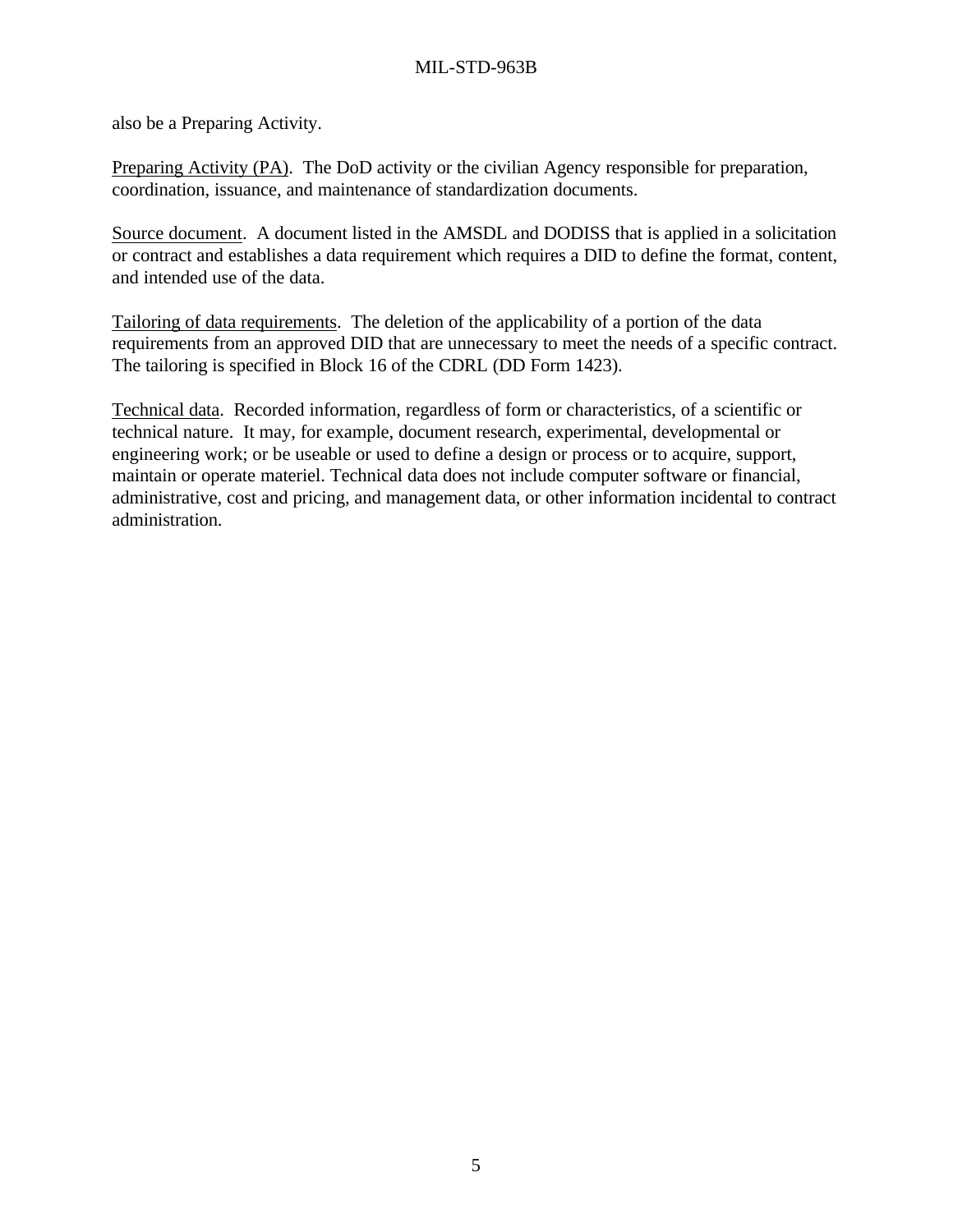## 4. GENERAL REQUIREMENTS

4.1 Preparation of DIDs. DIDs (see Figure 1) shall identify the content and format requirements for data to be prepared for use by the Government under the terms of a contract only when there is not an existing DID listed in the AMSDL that is adequate, as is or with tailoring, to define the required data product. A DID shall cover a single deliverable data product. If a single work task generates more than one deliverable data product, a separate DID shall be selected or prepared for each.

4.2 DID structure. Two methods are authorized as follows:

4.2.1 Self-contained. A self-contained DID is a complete description of the data content, format, and intended use without reference to other documents. A self-contained DID is preferred because it reduces the number of referenced documents.

4.2.2 Abstract-reference. An abstract-reference DID describes the data by referencing other documents which contain additional content, format and intended use information. This may be necessary when the volume of content, format, and intended use information makes inclusion in the DID impractical. (See 4.9.1)

4.3 DID content and format. Each DID shall delineate the data content and format requirements applicable to a single data product.

4.3.1 Work tasks. The DID shall not contain any requirements to perform work tasks (for example, inspection or test), or otherwise direct or constrain the data preparation activity. Work tasks associated with the generation of data will be identified in the contract. The DID shall not contain any instructions or provisions to modify or alter any task provisions.

4.3.2 Classified material. DIDs should avoid unnecessary restrictions in their dissemination. In the unlikely event that a DID must contain classified material, the DID shall be appropriately marked and handled in accordance with DoD 5200.1-R. The title of the DID shall not be classified. A classified DID shall be a one-time DID.

4.3.3 Packaging instructions. DIDs shall not contain packaging instructions for the delivery of data.

4.3.4 Tailoring. DIDs shall be structured to facilitate the tailoring (deletion) of requirements not applicable to a specific acquisition. Each paragraph containing format and content instructions shall be identified by number or letter to permit tailoring by reference. This is normally done by referencing appropriate paragraph identifiers in Block 16 of the CDRL for deletion or application.

4.4 Language style. The format, content, and intended use information of a DID shall be presented in language which is simple and direct. Sentence structure shall be short. The rules of grammar and punctuation shall be followed. The use of standard technical and military terms shall be limited to those essential for the preparation of the data product.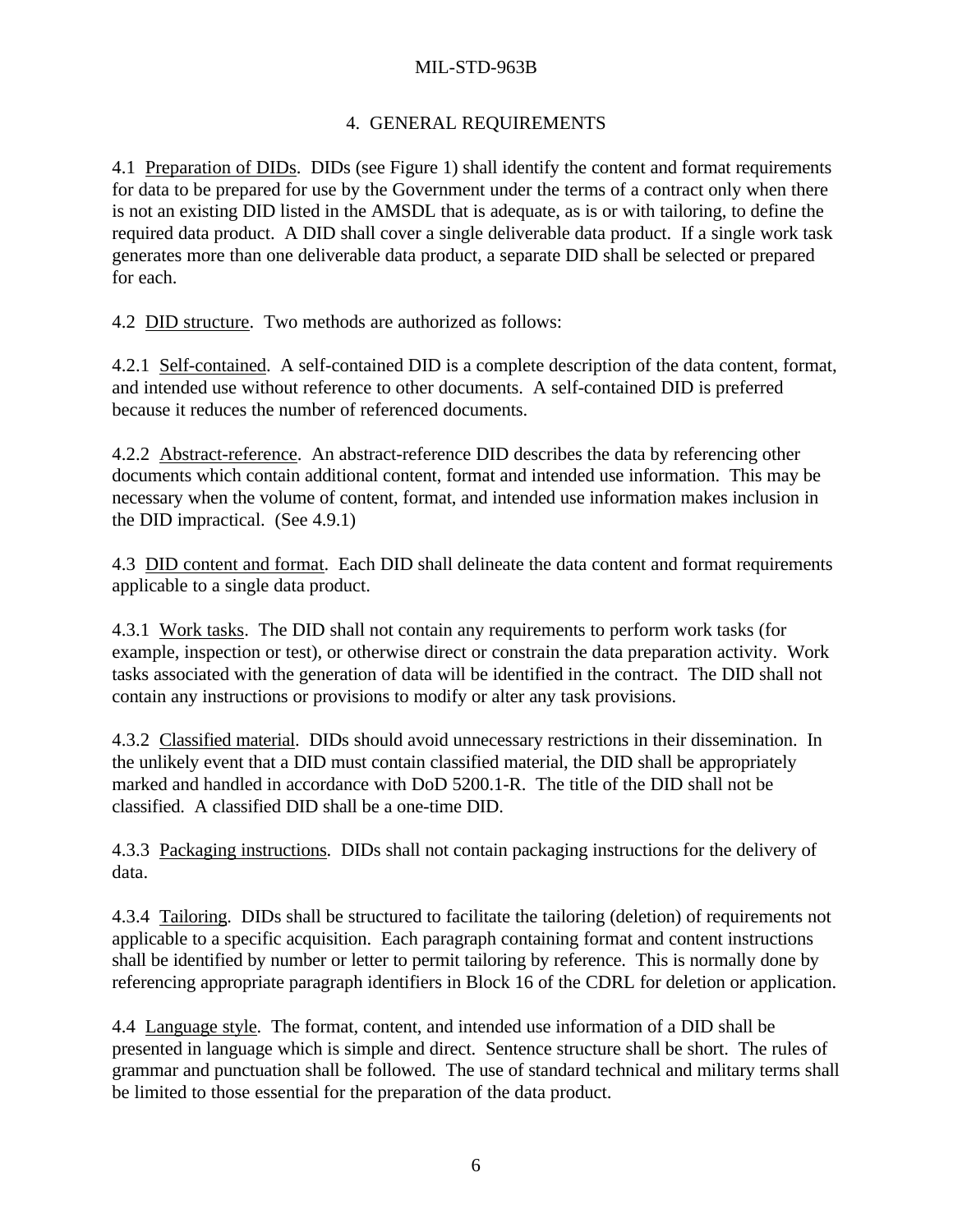4.4.1 Abbreviations and acronyms. The use of abbreviations and acronyms in a DID shall be limited to those that are commonly required, specifically known, and accepted. If a DID references a document, acronyms in the DID shall be the same as those in the reference document. The first time an abbreviation or acronym is used in the text of a DID, it shall be in parentheses and be preceded by a full spelling. Abbreviations and acronyms used in tables or figures shall be explained by appropriate footnotes when not identified in the DID text. Acronyms shall not be used if a term is used only once in a DID.

4.4.2 Style Guide. The United States Government Printing Office Style Manual shall be used as a guide.

4.4.3 Signs and symbols. Any signs or symbols used in the DID shall be explained.

4.4.4 Use of "shall," "will," "should," and "may". Use "shall" when an instruction is mandatory. "Will" may be used to indicate the Government will do something. Avoid the use of "should" and "may" since DIDs normally contain only mandatory instructions.

4.4.5 Prohibited terms. The following words and phrases shall not be used in DIDs:

(a) "Unless otherwise specified in the contract." This term indicates an alternative condition to that specified in the approved DID. Since all DIDs are approved to reflect maximum allowable requirements, the only alternative to using the DID as approved is the tailoring out of requirements in block 16 of the DD Form 1423.

(b) The following phrases task the contractor to perform work; work tasks should be in the SOW or contract, not in the DID.

- (1) "The contractor shall . . . "
- (2) " . . . records shall be maintained . . ."
- (3) ". . . data shall be prepared . . ."
- (4) ". . . data shall be submitted . . ."
- (5)  $\ldots$  data shall be reviewed . . ."
- (6)  $\ldots$  . . . data shall be approved by . . ."

(c) The following phrases imply that additional requirements can be added by tailoring the DID in the CDRL. Requirements may be tailored out, but additional requirements shall not be added by tailoring.

(1)  $\ldots$  shall include but not be limited to  $\ldots$  ."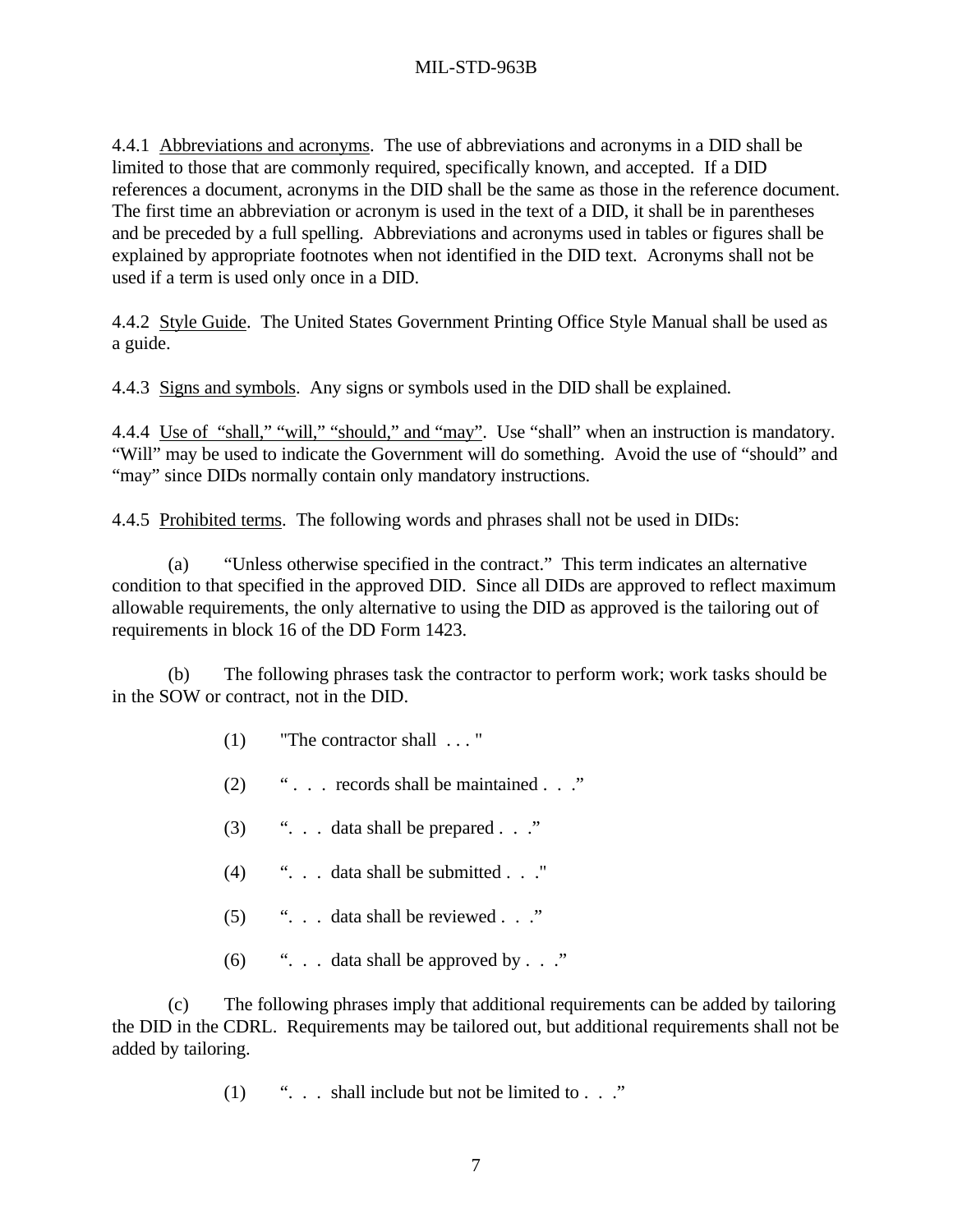- (2)  $\ldots$  shall include as a minimum  $\ldots$  ."
- (d) The term "and/or" shall not be used.

4.5 Tables and figures. Tables and figures may be used when it improves the clarity of the format, content, and intended use information. Tables and figures shall be referenced by applicable paragraphs and shall be placed as close to the reference as possible.

4.6 Forms. Reference to forms in a DID shall be limited to those cases where a form is required to be completed by a contractor in compliance with a specific task. Forms used as part of the DID requirement to obtain data require prior approval of the appropriate Forms Control Officer, in accordance with the Forms Control and Management requirements specified in DoD Instruction 5000.21, Forms Management Program, and must display the office of Management and Budget (OMB) Control number 0704-0188.

4.7 External documentation. No external documentation (e.g., attachment, amendments, enclosures, exhibits) shall be physically included as part of a DID.

## 4.8 References.

4.8.1 Document references. References to a document within the DID shall be governed by the following provisions.

- (a) Referenced documents shall be limited to those essential to the preparation or clarification of the data product.
- (b) References to DODISS documents which contain requirements for preparation of a data product shall be identified.
- (c) When the entire contents of a referenced document are not applicable to the data product, the specific applicable paragraph, section, chapter, etc., shall be identified.
- (d) When a non-DODISS document is referenced, identify where copies of the referenced document are available. Complete address, point of contact, and any conditions on availability shall be identified.

4.8.2 DID references. References to DIDs within a DID shall be governed by the following provisions.

(a) DID numbers may be referenced under "Use/relationship" to identify any other DIDs which should, or should not, be used in conjunction with the DID.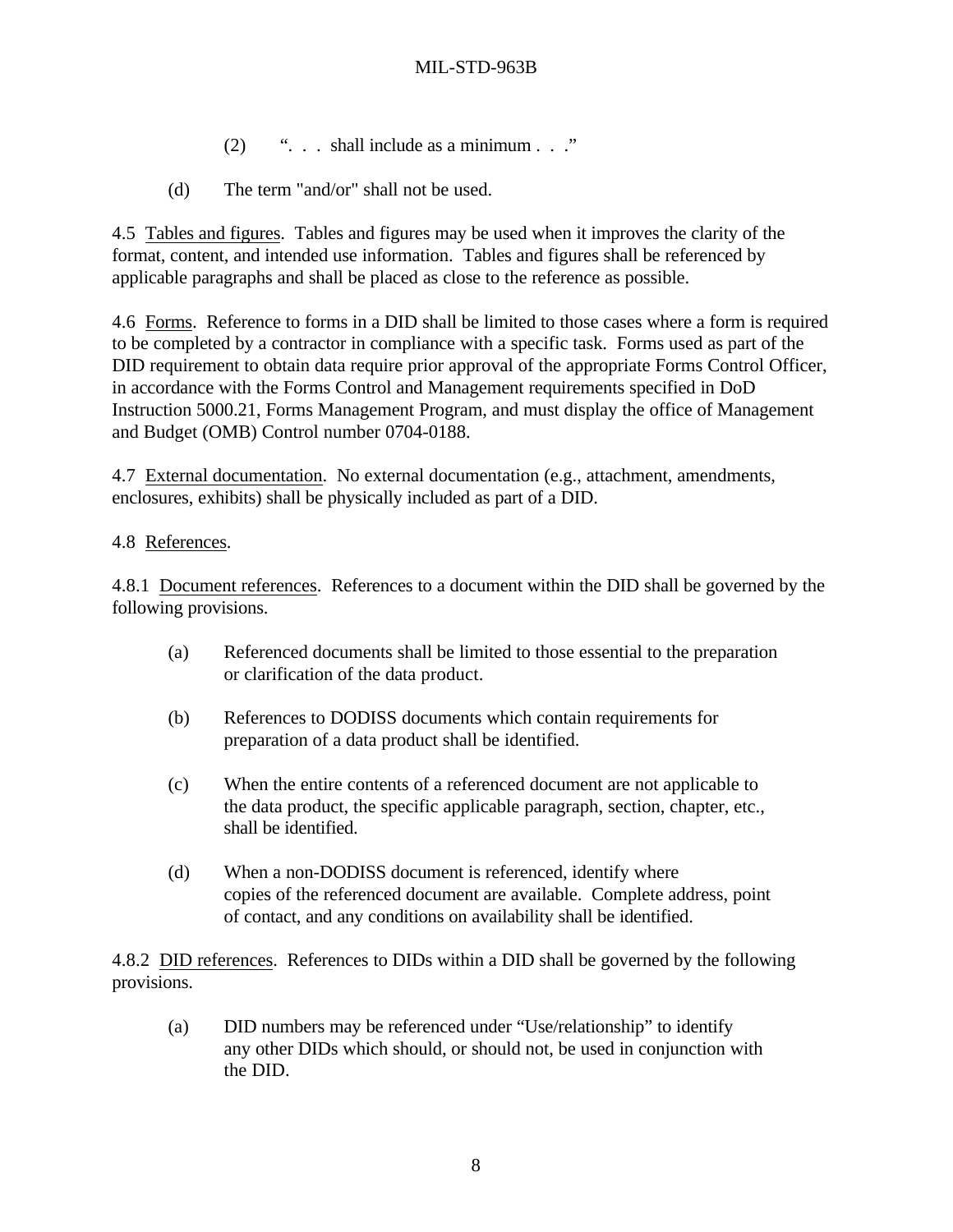- (b) DIDs being canceled or superseded by the DID shall be identified under "Use/relationship".
- (c) Other DIDs containing information on the data format or content may be referenced under "Requirements" for guidance only.
- (d) One-time DID numbers (OT prefix) shall not be referenced.

4.8.3 Cross reference. Within any data field of the DID, references to other paragraphs within that same field may be made for the purpose of clarifying or tailoring format, content, and intended use information. Such reference shall state the specific paragraph (for example, "see 2.4 above" or "see 4.7 below"). The word "paragraph" shall not be used.

4.9 Definitions in a DID. When the meaning of a word or term is necessary for clarification, a definition shall be included immediately following the word or term. Such definitions should be kept to an absolute minimum.

4.10 Continuation pages. The DID number shall be centered at the top of each continuation page. Pages shall be numbered sequentially at the bottom of each page. The last paragraph under "Requirements" shall state: "End of (DID number)." (See Figure 2)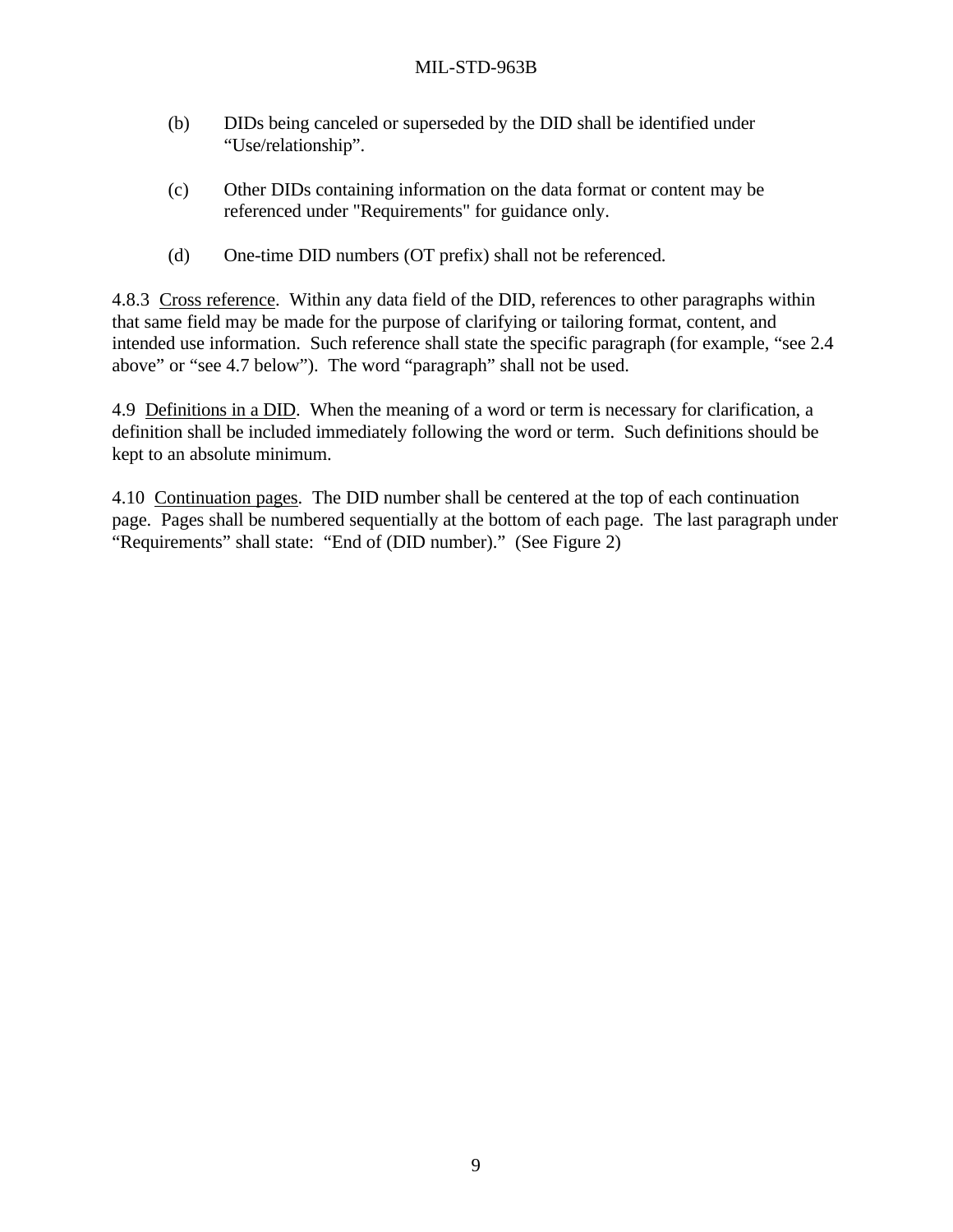## 5. DETAILED REQUIREMENTS

5.1 Preparation of DIDs. The first page of each DID shall identify the document type "Data Item Description" at the top of the page (Figure 1).

## 5.2 Proposed DIDs.

5.2.1 Drafts. Drafts of proposed DIDs shall carry the word "Draft" in the "Approval Date" data field.

5.2.2 Criteria. Principal criteria for approval of draft DIDs are that they: (1) not substantially overlap/duplicate existing approved DIDs, (2)not represent "excessive oversight" of a contractor's internal business practices, and (3) are compliant with the requirements of this standard. Upon approval, the digital "original" of the DID will have the word "Draft" replaced with an approval date as specified below.

5.3 Contents. The following information shall be provided in the sequence presented herein.

5.3.1 Title. The Title entry shall provide a meaningful name for the data product using keywords which specifically identify its nature. Abbreviations and acronyms shall be limited to those used parenthetically to suffix the spelled-out terminology. The title shall be constructed using the direct reading method and shall employ modifiers necessary for distinctive identification, for example:

> "Packaging Design Report" "Radar Performance Test Data"

5.3.2 Number. Leave blank on new DIDs. The Identification Number will be assigned by the Director, DUSD(L)CALS, or other delegated DID approval authority (see 6.5). Identification Numbers for DIDs to be approved for use for repetitive acquisition will be obtained by the DID approval authority from the Defense Automated Printing Service, Bldg. 4D (DPM-DODSSP), 700 Robbins Avenue, Philadelphia, PA 19111-5094, Phone: 215-697-5164, email: rick rodemer@ddas.mil. Identification Numbers for One-Time DIDs will be assigned by the Service or Agency Data Management Focal Point for One-Time DIDs. If the DID is a revision, see the example and explanation below:

(a) DIDs intended for use for repetitive acquisition:

DI-CMAN-80013B

DI - Data Item

CMAN - Four character data functional area assignment (see AMSDL for area assignment designations and definitions)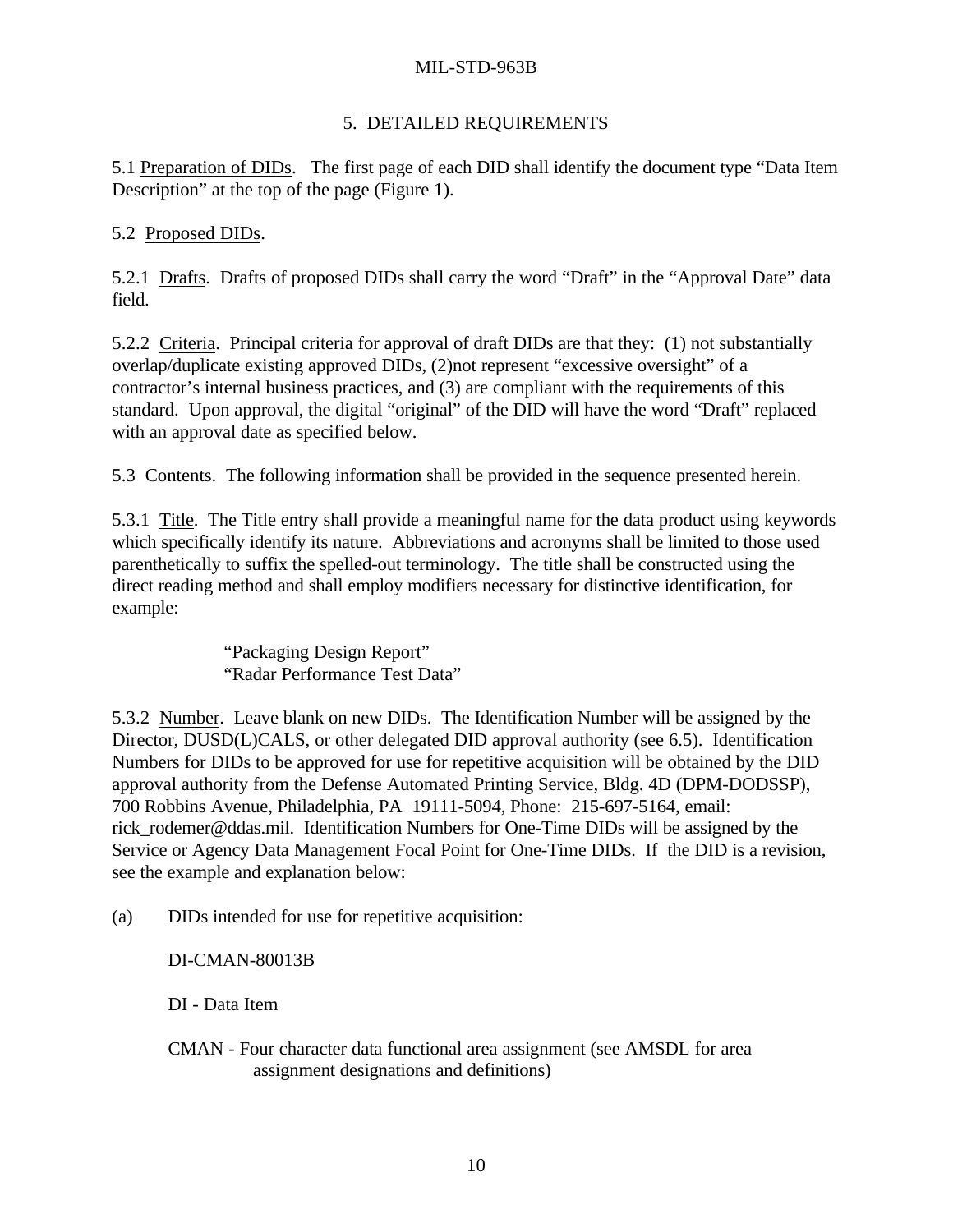80013 - Number assigned as described above

B - Sequential alpha revision level (I, O, Q, S, X and Z not used)

(b) One-Time DIDs

OT-1997-12068

OT - One-Time

1997 - Current fiscal year

12068 - One-Time DIDs will be assigned a number from the proponent Service or Agency's block of assigned numbers

5.3.3 Approval date. The Director, DUSD(L)CALS, or other delegated DID approval authority (see 6.5), will assign the approval date for DIDs to be approved for use for repetitive acquisition. This date will be the date the Identification Number and the AMSC Number are received from the Defense Automated Printing Service (see 5.3.2 and 5.3.4). The approval date for One-Time DIDs will be assigned by the Service or Agency Data Management Focal Point for One-Time DIDs. For example:

19880701 1988 - Year 07 - Month 01 - Day

5.3.4 AMSC Number. The AMSC Number will be assigned by the Director, DUSD(L)CALS, or other delegated DID approval authority (see 6.5). AMSC Numbers for DIDs to be approved for use for repetitive acquisition will be obtained by the DID approval authority from the Defense Automated Printing Service (see 5.3.2). An AMSC number will not be assigned to One-Time DIDs.

5.3.5 Limitation. The Director, DUSD(L)CALS, or other delegated authority, will specify any approval limitations on DIDs to be approved for use for repetitive acquisition. For One-Time DIDs, provide the solicitation or contract number.

5.3.6 DTIC applicable. If a Government organization or a contractor is required to submit copies of the data to DTIC, provide a "Yes" and include the DTIC address. DTIC Regional Offices are listed on the Internet at http://www.dtic.dla.mil/dtic/dticb/dticbln/regionalofcs.html.

5.3.7 GIDEP applicable. When copies of the data are required to be submitted by a Government organization or the contractor to GIDEP enter a "Yes" and include the GIDEP address: GIDEP Operations Center, Naval Warfare Assessment Center, PO Box 8000, Corona, CA 91718-8000.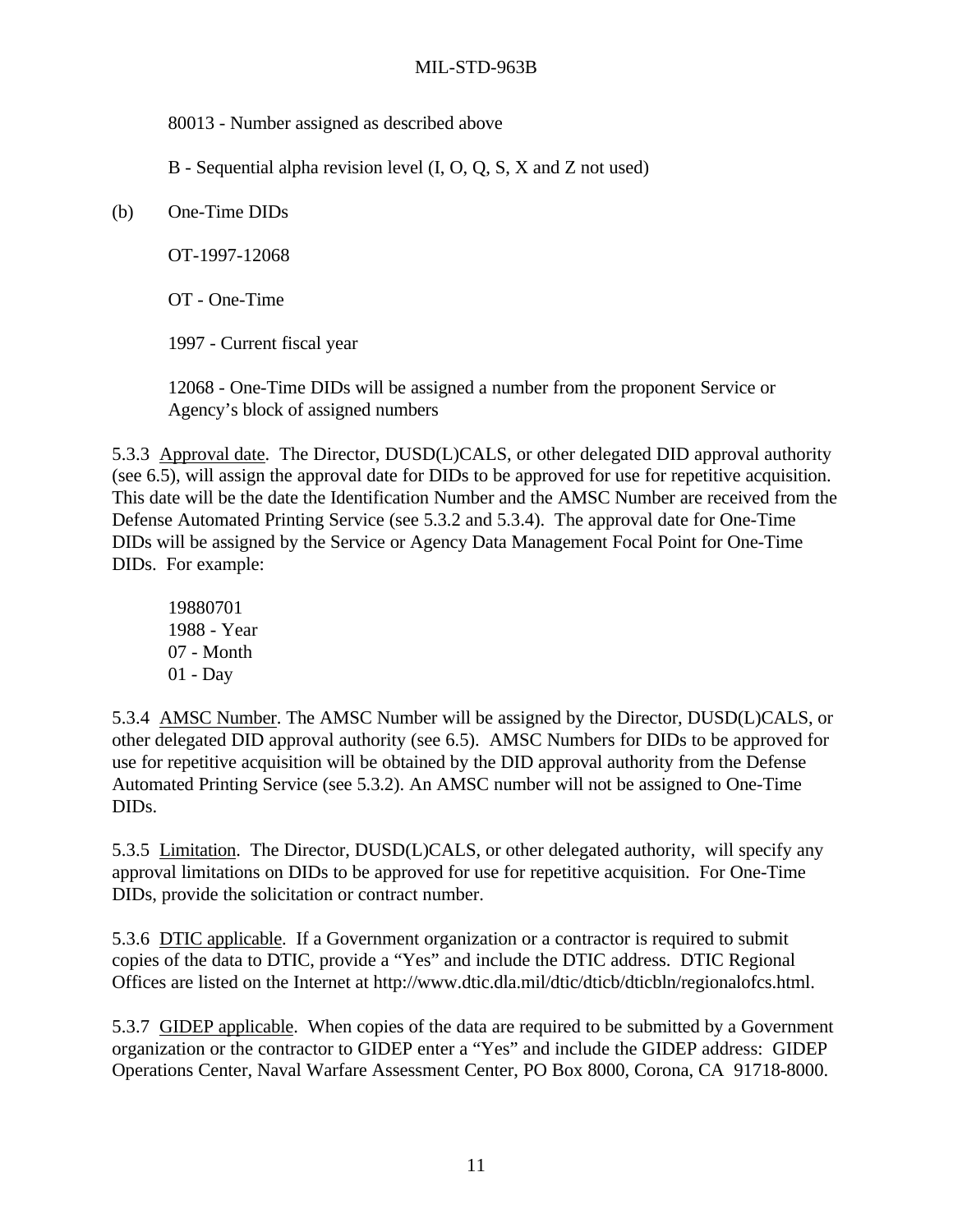5.3.8 Office of Primary Responsibility (OPR). The OPR having responsibility for preparing the DID shall be identified as follows:

(a) If the originator of the DID is the Preparing Activity (PA) of a DODISS specification or standard citing the DID, the PA Code as identified in the SD-1, Standardization Directory, shall be provided.

(b) If the originator of the DID is not the PA, or the DID does not cite a DODISS specification or standard, the Component and Organizational Code shall be provided in accordance with the following:

|                                           | Component | Sample of                   |
|-------------------------------------------|-----------|-----------------------------|
| Component                                 | Code      | <b>Organizational Codes</b> |
|                                           |           |                             |
| U.S. Army                                 | A         | <b>AMCRDA-TE</b>            |
| U.S. Navy                                 | N         | AIR- $1.3.3A$               |
| U.S. Air Force                            | F         | <b>AFMC-ENS</b>             |
| U.S. Marine Corps                         | M         | PSE-D                       |
| Defense Logistics Agency                  | S         | <b>MMLXC</b>                |
| <b>National Security Agency</b>           | G         | J721                        |
| <b>Defense Information Systems Agency</b> | K         | (Not required)              |
| Defense Intelligence Agency               | L         | (Not required)              |
| National Imagery and Mapping Agency       | B         | (Not required)              |
| Defense Special Weapons Agency            | Н         | (Not required)              |
| Office of the Secretary of Defense        |           | DUSD(L)CALS                 |

5.3.9 Applicable forms. Identify, by number, all forms required to be completed by the contractor in the preparation of the data product. All forms must include the OMB control number 0704-0188 and an Agency Disclosure Notice (ADN) with a burden estimate of the time required for reviewing sources, gathering and maintaining data, and compiling and reviewing the information placed on the form.

5.3.10 Use/relationship. Include a description of the purpose of the data and how it is to be used. For DIDs having a DODISS-listed source document, include a statement that the DID contains the format, content, and intended use information for the data deliverable resulting from the work task described in paragraph (number) of (document identifier; e.g., MIL-PRF-12345). For DIDs not having a source document, include a statement that the DID contains the format, content, and intended use information for the data deliverable resulting from the work task described in the solicitation. Include references to any DODISS specifications' or standards' paragraphs cited by the DID which contain further instructions on the purpose or use of the data. Also list any DIDs being superseded or canceled by the DID or other DIDs that are recommended for use, or nonuse, when the DID is used. For One-Time DIDs, include a statement that the DID is for use only on the single solicitation or acquisition program; and enter the solicitation or contract number, or acquisition program identifier respectively.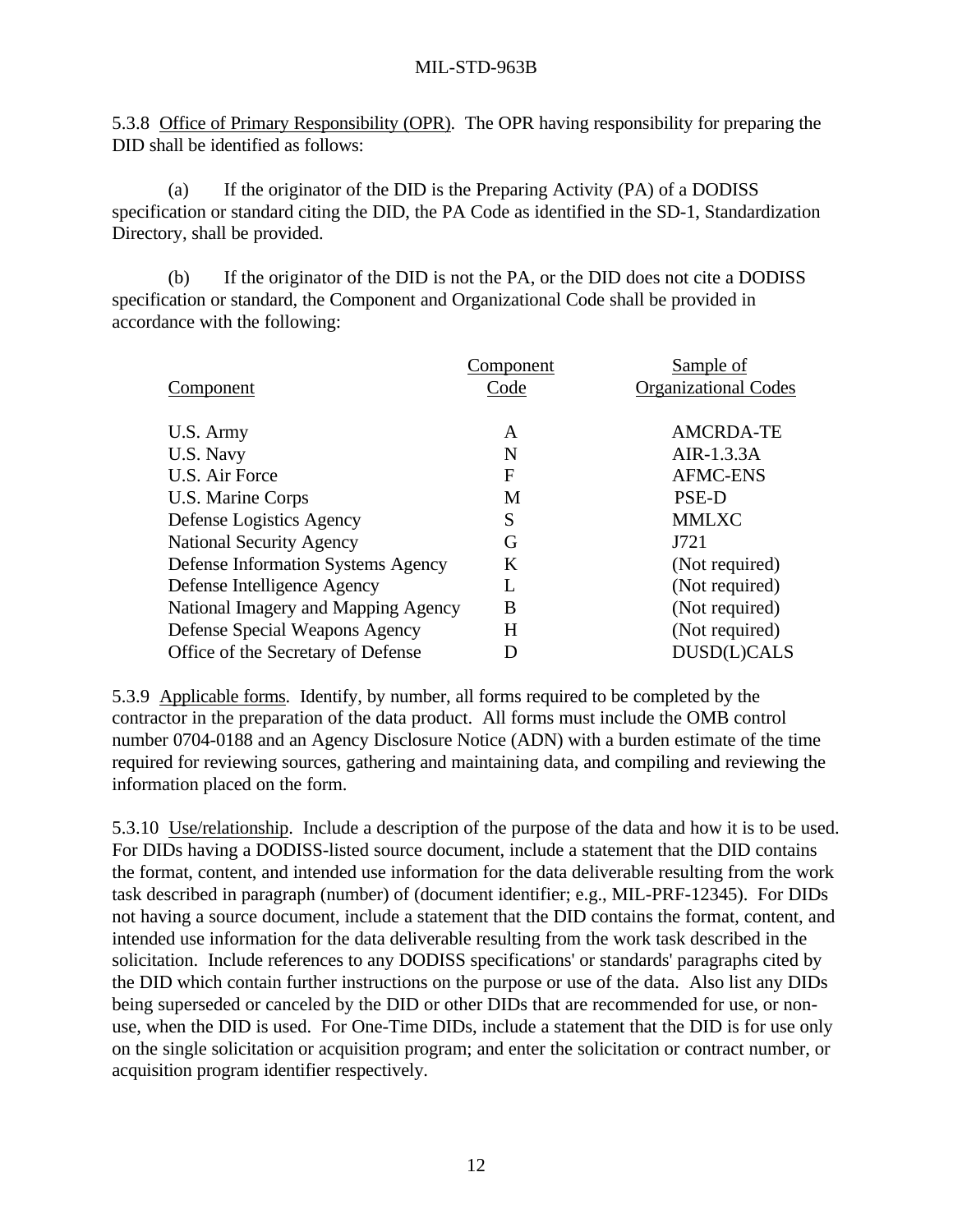5.3.11 Requirements. Data format and content requirements shall be clearly stated. Whenever possible, allow contractor format. Mandatory formats should only be required when a specific format is required to meet interface requirements (e.g., data will be put into a database system). If non DODISS documents are referenced, include the applicable issue of the documents, including their approval dates and dates of any applicable amendments, notices, and revisions. Also include addresses where the documents can be obtained. If no single distribution point is available include a statement that the documents will be available in a bidder's library or some other means.

(a) DIDs which identify reference documents shall have the following first paragraph under "Requirements":

1. Reference documents. The applicable issue of the documents cited herein, including their approval dates and dates of any applicable amendments, notices, and revisions, shall be as cited in the current issue of the DODISS at the time of the solicitation; or, for non DODISS-listed documents, as stated herein.

(b) When necessary to optimize data format, content, and intended use information, phrases necessary to identify the specific requirements of a DoD Component, Agency, or organizational element (e.g., "For AFMC Only") may be utilized.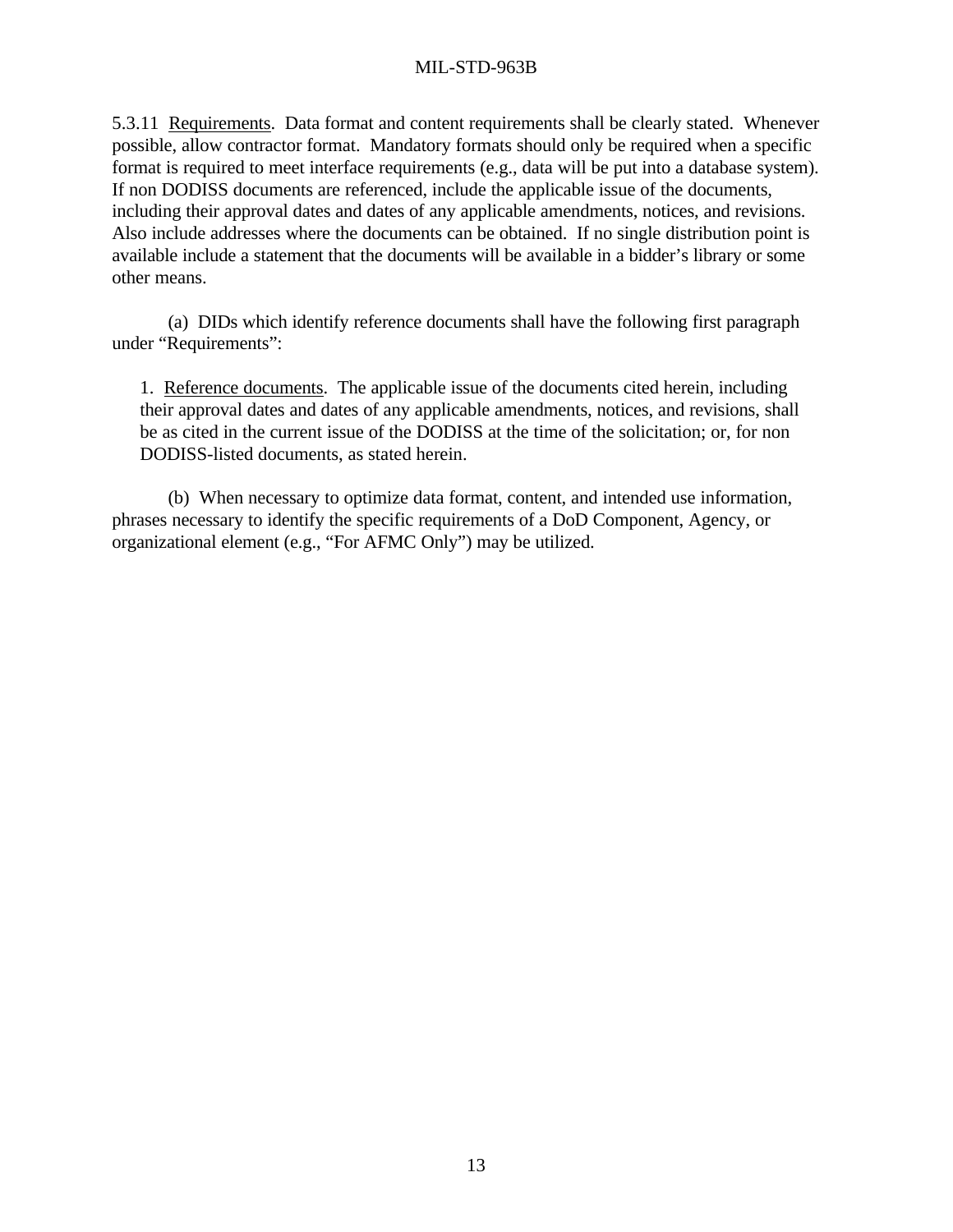## 6. NOTES

(This section contains information of a general or explanatory nature that might be helpful, but is not mandatory.)

6.1 Intended use. DIDs conforming to the requirements of this standard are intended for use as military standardization documents and are listed in the AMSDL.

6.2 Associated Data Item Descriptions (DIDs). This standard is cited in DoD 5010.12-L, Acquisition Management Systems and Data Requirements Control List (AMSDL), as the source document for the following DID. When it is necessary to obtain the data, the DID must be listed on the Contract Data Requirements List (DD Form 1423), except where the DoD Federal Acquisition Regulation Supplement exempts the requirement for a DD Form 1423..

| <b>DID</b> Number     | DID Title                     |
|-----------------------|-------------------------------|
| <b>DI-MISC-80000B</b> | Data Item Descriptions (DIDs) |

6.3 DID guidance for contractual application. For those solicitations under which preparation of DIDs is to be performed by contractors, the solicitation documentation should specify the following:

- (a) The Type of DID(s) to be prepared (Repetitive use or One-Time).
- (b) The OPR of the DID(s).
- (c) The DTIC/GIDEP application of the  $DID(s)$ .

6.4 Changes from previous issue. Marginal notations are not used in this revision to identify changes with respect to the previous issue due to the extent of the changes.

6.5 DID delegated approval authorities.

| Navy: | Commander                                                                     |  |  |  |
|-------|-------------------------------------------------------------------------------|--|--|--|
|       | Naval Inventory Control Point - Philadelphia                                  |  |  |  |
|       | Code-0713.12, 700 Robbins Avenue                                              |  |  |  |
|       | Philadelphia, PA 19111-5098                                                   |  |  |  |
|       | Phone: 215-697-3231 DSN: 442-3231                                             |  |  |  |
| Army: | Headquarters, U.S. Army Materiel Command                                      |  |  |  |
|       | Office of the Deputy Chief of Staff for Research, Development and Acquisition |  |  |  |
|       | <b>ATTN: AMCRDA-TE</b>                                                        |  |  |  |
|       | 5001 Eisenhower Avenue                                                        |  |  |  |
|       | Alexandria, VA 22333-0001                                                     |  |  |  |
|       | Phone: 703-617-5136<br>DSN: 767-5136                                          |  |  |  |
|       |                                                                               |  |  |  |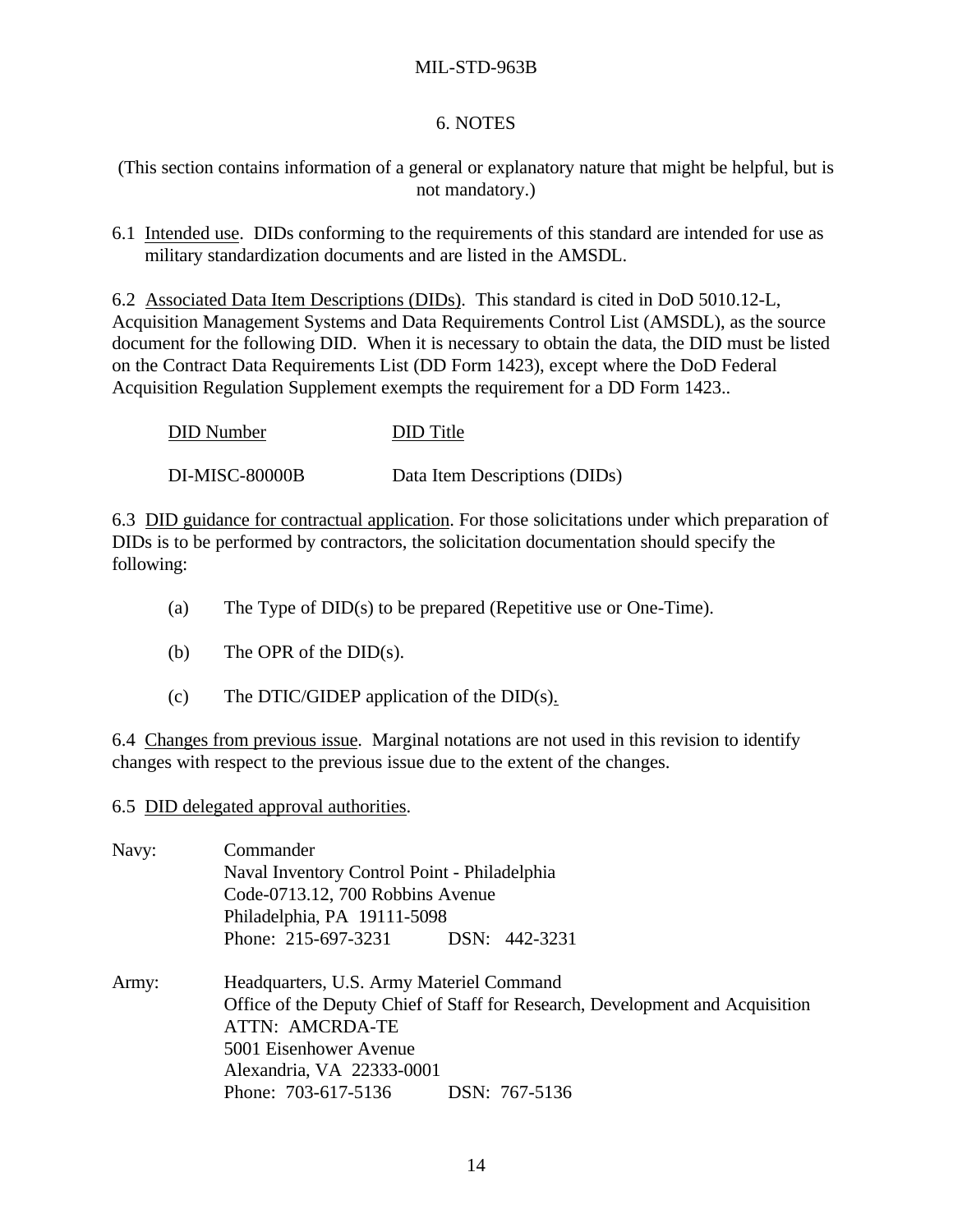| Air Force:              | Headquarters, AF Materiel Command<br><b>AFMC/ENPD</b>                                                                                                    |  |               |  |
|-------------------------|----------------------------------------------------------------------------------------------------------------------------------------------------------|--|---------------|--|
|                         | 4027 Col. Glenn Highway, Suite 300<br>Beavercreek, OH 45431-5001                                                                                         |  |               |  |
|                         | Phone: 513-257-3085 DSN: 787-3085                                                                                                                        |  |               |  |
| Marine Corps: Commander |                                                                                                                                                          |  |               |  |
|                         | Marine Corps Systems Command<br>Program Support Directorate, Code: PSE-D<br>2033 Barnett Avenue, Suite 315                                               |  |               |  |
|                         | Quantico, VA 22134-5010<br>Phone: 703-784-4583                                                                                                           |  | DSN: 278-4583 |  |
| DISA:                   | Director, Defense Information Systems Agency<br><b>CIO/IRM Division</b><br>3701 Fairfax Drive, Rm 426N                                                   |  |               |  |
|                         | Arlington, VA 22203-1713<br>Phone: 703-696-1891                                                                                                          |  | DSN: 426-1891 |  |
| DLA:                    | Defense Logistics Agency<br><b>ATTN: MMLXC</b><br>Suite 2533<br>8725 John J. Kingman Road<br>Ft. Belvoir, VA 27060-6221                                  |  |               |  |
|                         | Phone: 703-767-2625                                                                                                                                      |  | DSN: 427-2625 |  |
| NIMA:                   | National Imagery and Mapping Agency<br><b>ATTN: RPS</b>                                                                                                  |  |               |  |
|                         | 4600 Sangamore Road, Mail Stop D-83<br>Bethesda, MD 20816-5003                                                                                           |  |               |  |
|                         | Phone: 301-227-3249                                                                                                                                      |  | DSN: 287-3249 |  |
| NSA:                    | Director<br>National Security Agency/Central Security Service<br><b>ATTN: J721</b><br>9800 Savage Road, Suite 6456<br>Ft. George G. Meade, MD 20755-6456 |  |               |  |
| All other activities:   |                                                                                                                                                          |  |               |  |
|                         | Director, DUSD(L)CALS<br>5203 Leesburg Pike, Suite 1609<br>Falls Church, VA 22041                                                                        |  |               |  |
|                         | Phone: 703-681-8475                                                                                                                                      |  | DSN: 761-8475 |  |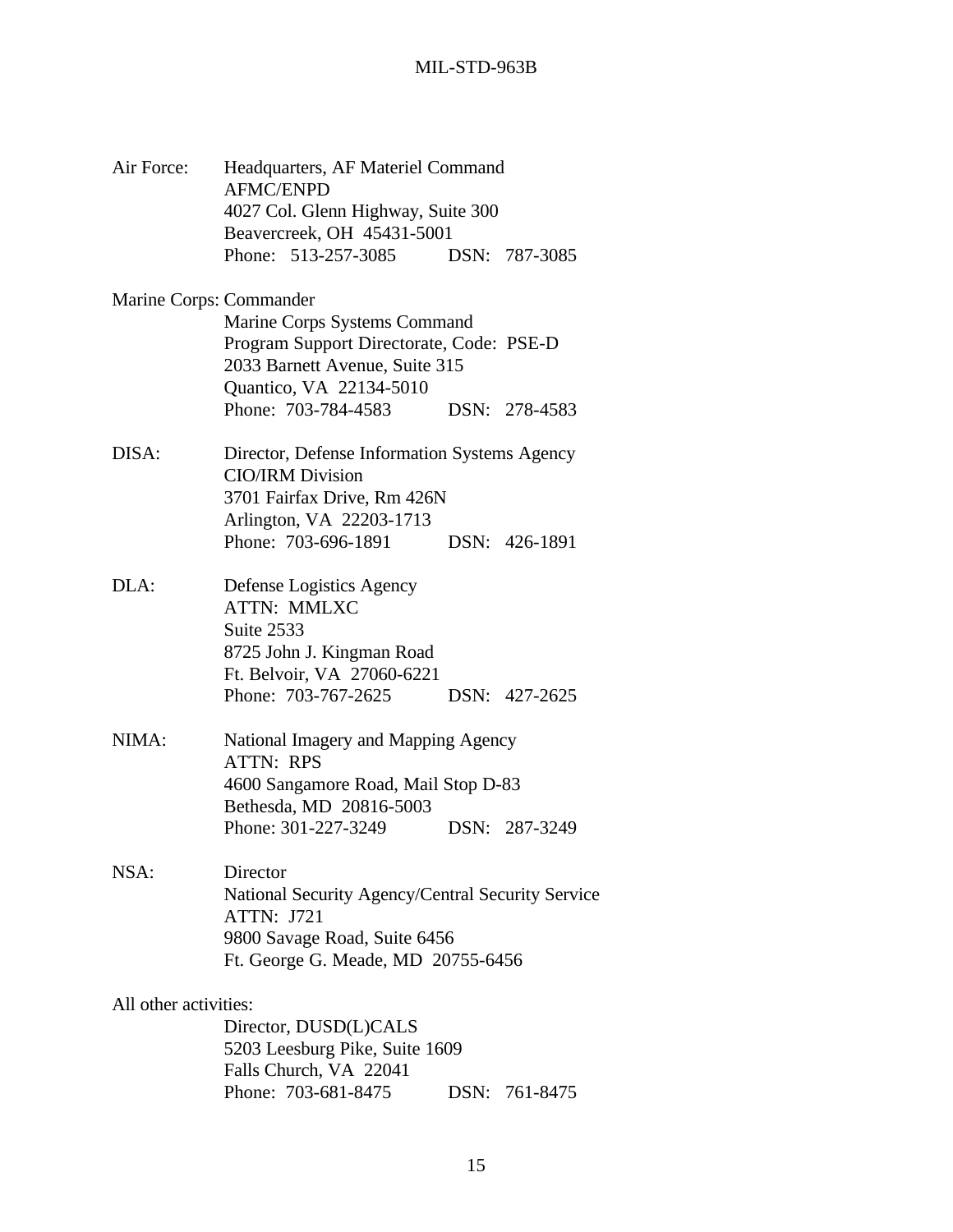6.5.1 Initial Data Items Record. For each DID approved for use for repetitive acquisition, the DID approval authority will complete the Initial Data Items Record, DPSDO-PHILA 4120/2 (available from the Defense Automated Printing Service – see 5.3.2). In addition to the information requested on this form, the following information is to be included, as applicable, in the "Remarks" block: DID approval date, OPR, Source Document, AMSC Number, and supersession information (list all DIDs being superseded by this new or revised DID).

6.5.2 Submittal to Defense Automated Printing Service. Within 30 days of receipt of the Identification and AMSC Numbers, DID approval authorities are to submit the approved DID (one hard copy and a PDF File), along with the completed Initial Data Items Record, to the Defense Automated Printing Service. (see 5.3.2)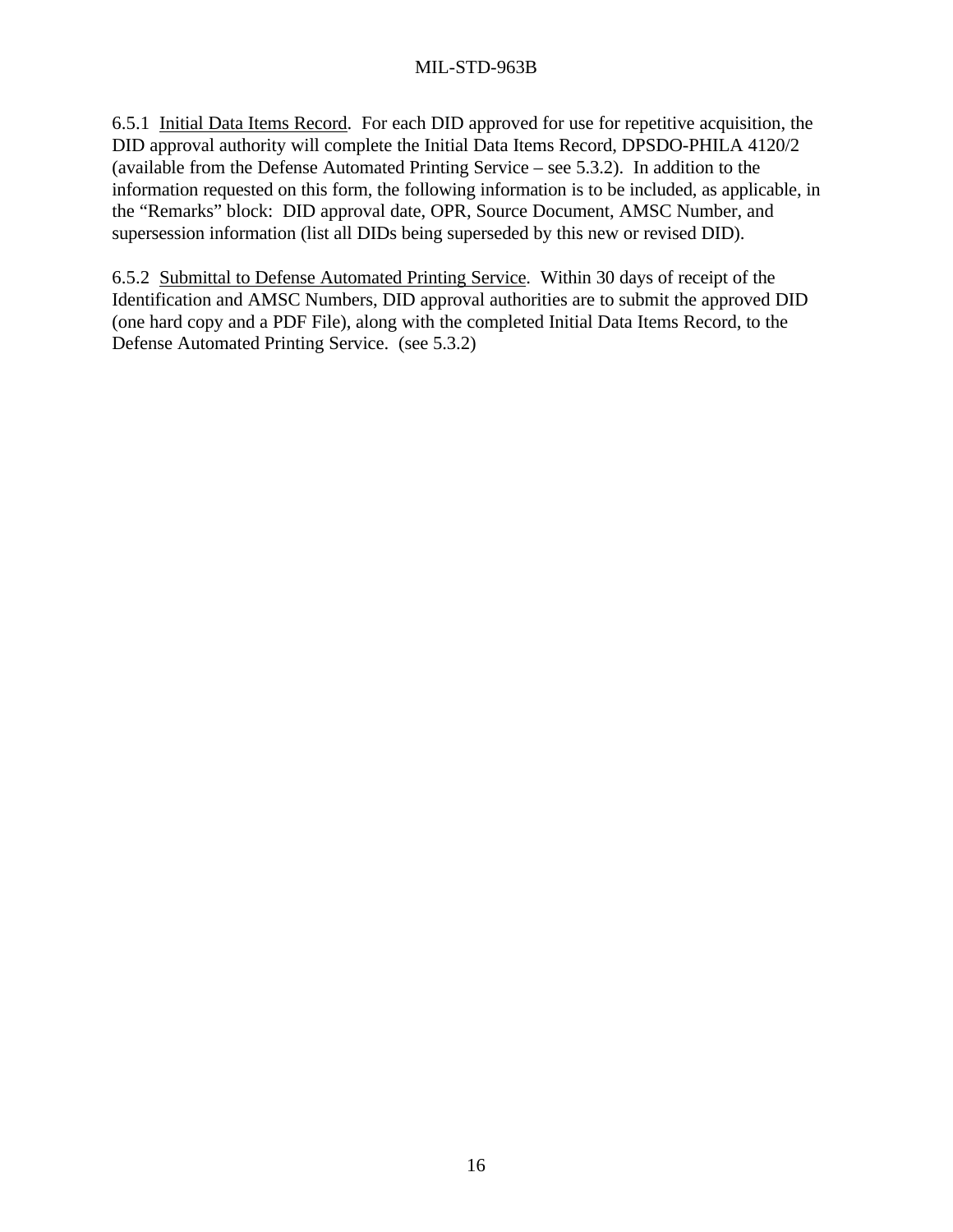## DATA ITEM DESCRIPTION

**Title:**

**Number: Approval Date: AMSC Number: Limitation: DTIC Applicable: GIDEP Applicable: Office of Primary Responsibility: Applicable Forms: Use/relationship:**

**Requirements:**

Figure 1. Sample DID Data Fields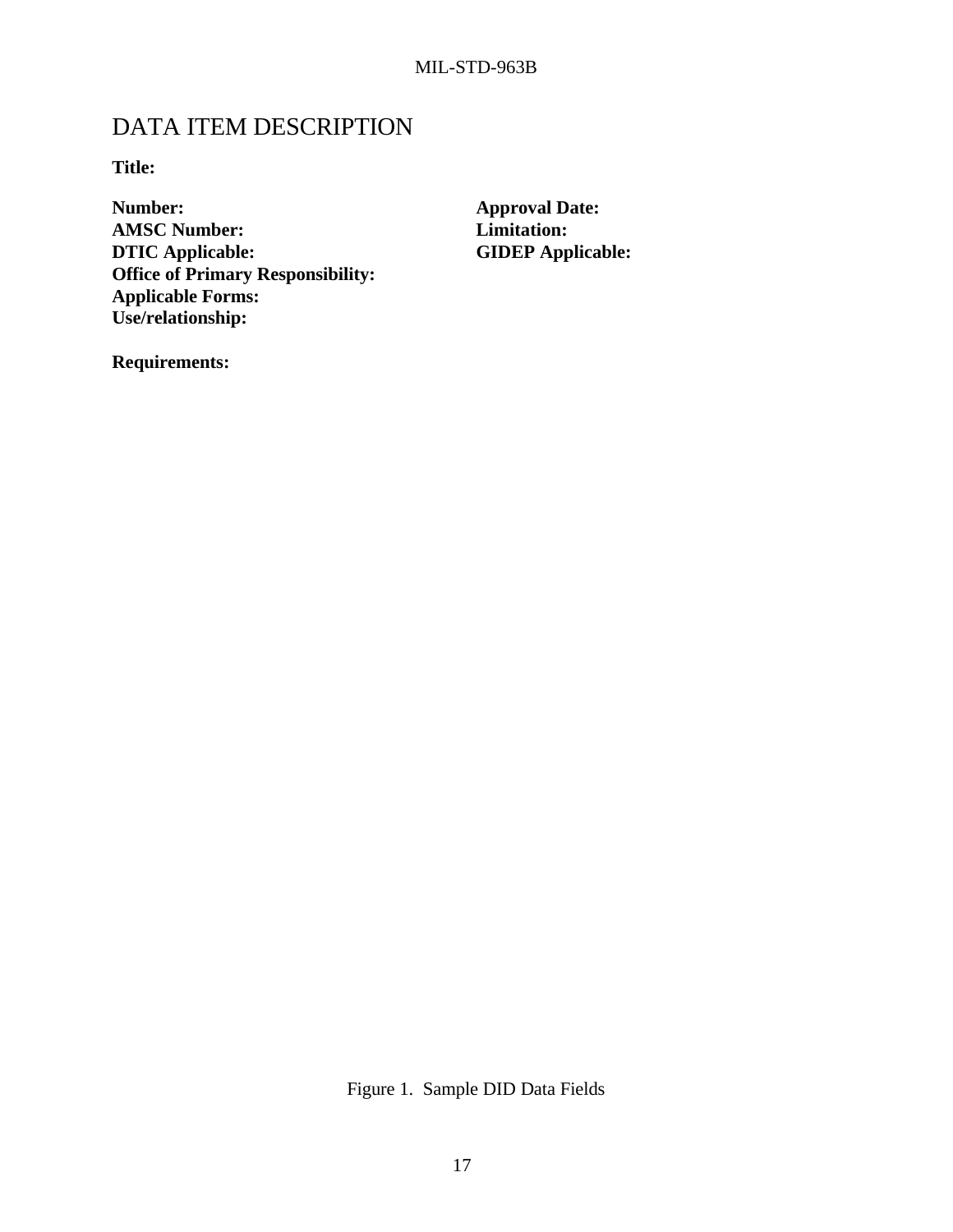## DATA ITEM DESCRIPTION **Title:** TECHNICAL MANUAL RESEARCH AND ANALYSIS SOURCE DATA

**Number:** DI-TMSS-8XXX4 **Approval Date:** 19930720 **AMSC Number:** N6946 **Limitation: DTIC Applicable:** Yes DTIC Northwestern Regional Office at Boston, ATTN: DTIC\_BRNB Building1103, 5 Wright Street Hanscom AFB, MA 01731-3012 **Office of Primary Responsibility:** SH **Applicable Forms:**

**GIDEP Applicable:** Yes GIDEP Operations Center Naval Warfare Assessment Center PO Box 8000 Corona, CA 91718-8000

**Use/relationship:** The Technical Manual Research and Analysis Source Data will be used to obtain essential information from contractors for accomplishing required technical manual changes by Government publications personnel or through contractor technical writing concerns.

a. Information to be acquired through these data will include engineering change records, hardware modification records, engineering judgement records (EJRs), service experience records, and other related data.

b. This DID contains the format, content, and intended use information for the data product resulting from the work task described by 3.2.3.1 of MIL-PRF-XXXXXA, and is applicable to the acquisition of military systems, equipment, and facilities.

## **Requirements:**

1. Reference documents. The applicable issue of the documents cited herein, including their approval dates and dates of any applicable amendments, notices, and revisions, shall be as cited in the current issue of the DODISS at the time of the solicitation.

2. Format. The Research and Analysis Source Data shall be in contractor's format.

3. Content. The Research and Analysis Source Data shall be presented in the style of the technical manual for which the changes are recommended specified in the contract. Pages shall be typewritten and double-spaced. Illustration changes shall be presented in textual descriptive form, marked-up illustrations, or by free-hand sketches that illustrate the required changes.

3.1 Introduction Section. This section shall contain a brief description of the changes, reason for changes, and a recapitulation of the requirements; also a listing of the technical manuals affected and any relevant information pertaining to related changes.

> 1 Figure 2. Sample DID approved for use for repetitive acquisition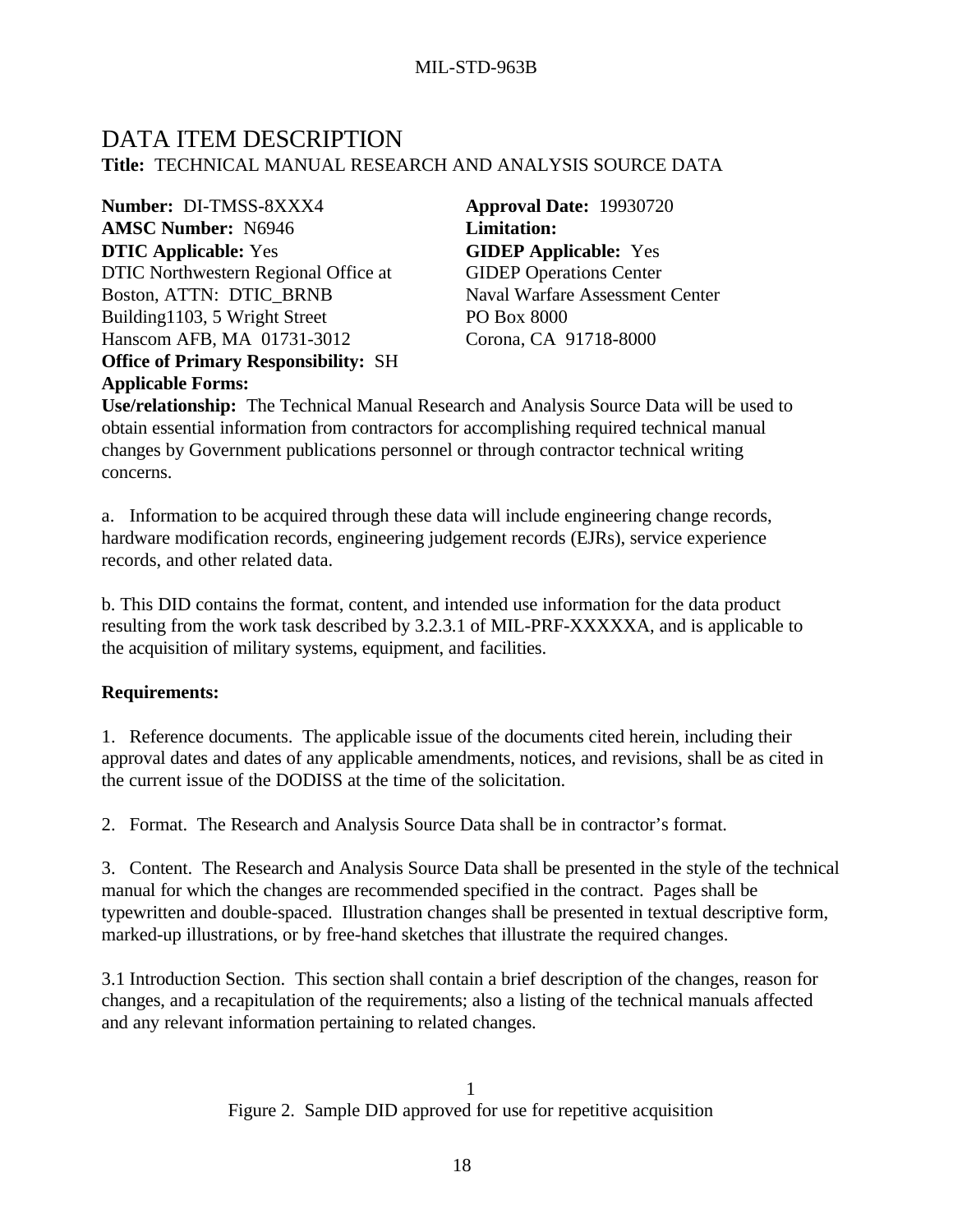## DI-TMSS-8XXX4

3.2 Required Change Section. This section shall contain a separate section for each technical manual for which changes are required. The sections shall be titled "Changes Required in Technical Manual Number \_\_\_\_\_, Book Dated \_\_\_\_\_, Changes Dated \_\_\_\_\_."

a. Each page of each section shall be identified with the applicable technical manual number, An introductory statement in each section shall identify any modifications for technical manuals that are incorporated in accordance with MIL-DTL-2XXX4.

b. The source data shall contain essential information that will enable publications personnel to accomplish all required technical manual changes. When an illustration which is used in more than one technical manual has been changed, the change shall be referenced in the other applicable Required Change Sections.

3.3 Research and Analysis. Engineering change records, modification records, service experience records, and all change information not yet incorporated in the technical manual(s) shall be included from past publication records.

3.4 Text Changes. Each recommended technical manual text change shall be identified by the paragraph number listed in the outstanding issue of the technical manual to be changed. New paragraphs to be added shall be identified by paragraph numbers in accordance with MIL-DTL-2XXX4.

3.5 Illustration Changes. Illustration changes shall be identified by figure numbers in the outstanding issue of the technical manual to be changed. New illustrations to be added shall be identified by new figure numbers in accordance with MIL-DTL-2XXX4. When illustration changes consist of only nomenclature changes, these changes may be identified by a textual description of the change(s) to be made.

3.6 Change Listings. Change listings shall include only part numbers to be added, part numbers to be changed, and part numbers to be deleted, as applicable.

4. End of DI-TMSS-8XXX4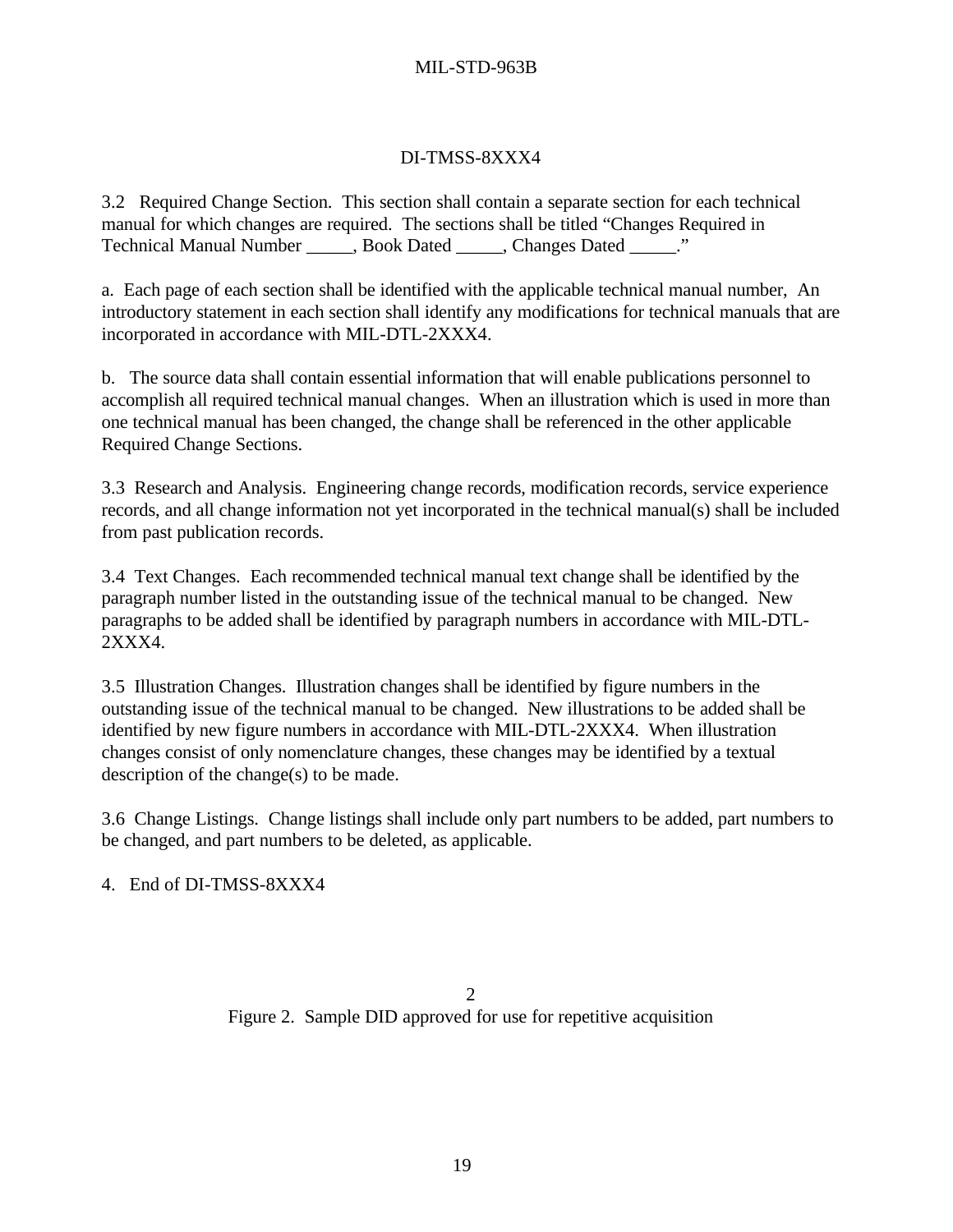## DATA ITEM DESCRIPTION

**Title:** GENERIC CODING SCHEME REPORT

**Number: OT-5XXXX Approval Date: 19880701 AMSC Number: Limitation:** DLA600-95-C-XXXX **DTIC Applicable: GIDEP Applicable: Office of Primary Responsibility:** DO **Applicable Forms:**

**Use/relationship:** The report on generic coding scheme for MIL-STD-961 describes the tagging structure (generic tags), the hierarchy or relationship of the tags, basic generic processing instructions, and error checking procedure which will be used for an in-process review of the coding scheme being developed to ensure that the scheme will meet the requirements of the contract.

This DID contains the format, content, and intended use information for the data product resulting from the work task described in the contract SOW. This DID is for one-time use for solicitation DLA600-95-C-XXXX.

## **Requirements:**

1. Reference documents. The applicable issue of the documents cited herein, including their approval dates and dates of any applicable amendments, notices, and revisions, shall be as cited in the current issue of the DODISS at the time of the solicitation.

- 2. Format. The plan shall be in contractor's format.
- 3. Content. The report shall contain the following:
- 3.1. Names of elements developed from analysis of MIL-STD-961 and conforming documents.
- 3.2. Tag names.

3.3. Relationship or place in document hierarchy of tag; example could be the (DOCTYPE) element name and it is the highest element on the document tree.

3.4. Basic generic processing instructions: for example, the text associated with the (DOCTITLE) element is used to generate the running head on all left hand pages throughout the document.

3.5. Error checking procedures; for example, the (SCOPE) element is required in all specification documents and if it is not found an error is generated.

4. End of OT-5XXXX

1 Figure 3. Sample One-Time DID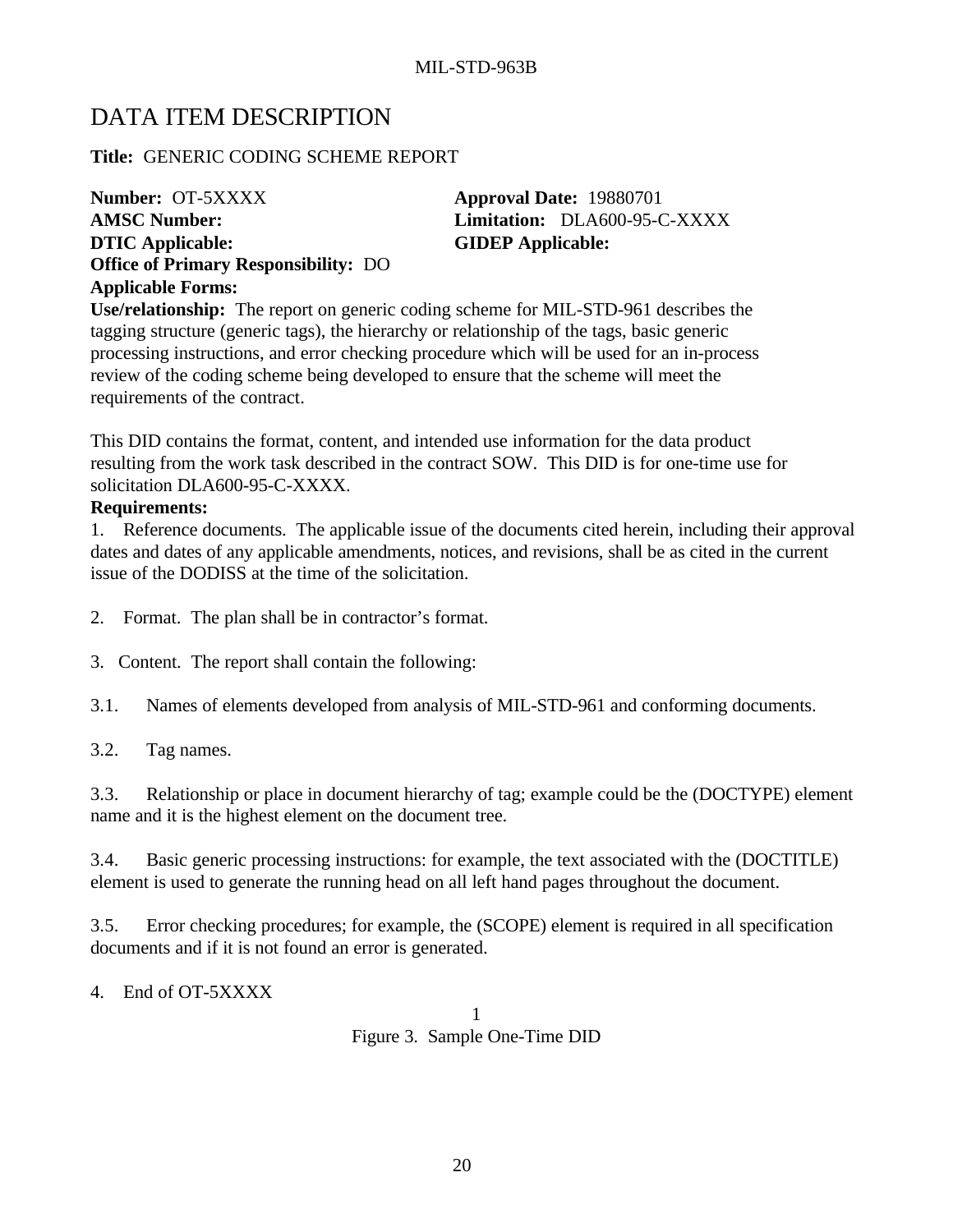Army - MI OSD - DO Air Force - 10 DLA - DH

Custodians: Preparing Activity: Navy - SH (Project MISC-0241)

Review Activities: Army - AM, AR, AT, AV, CR, EA, GL, SM, TM Navy - AS, EC, MC, NM, OM, OS, SA, TD, YD Air Force - 01, 16 DLA - GS, IS DSWA - DS NSA - NS NIMA DIA